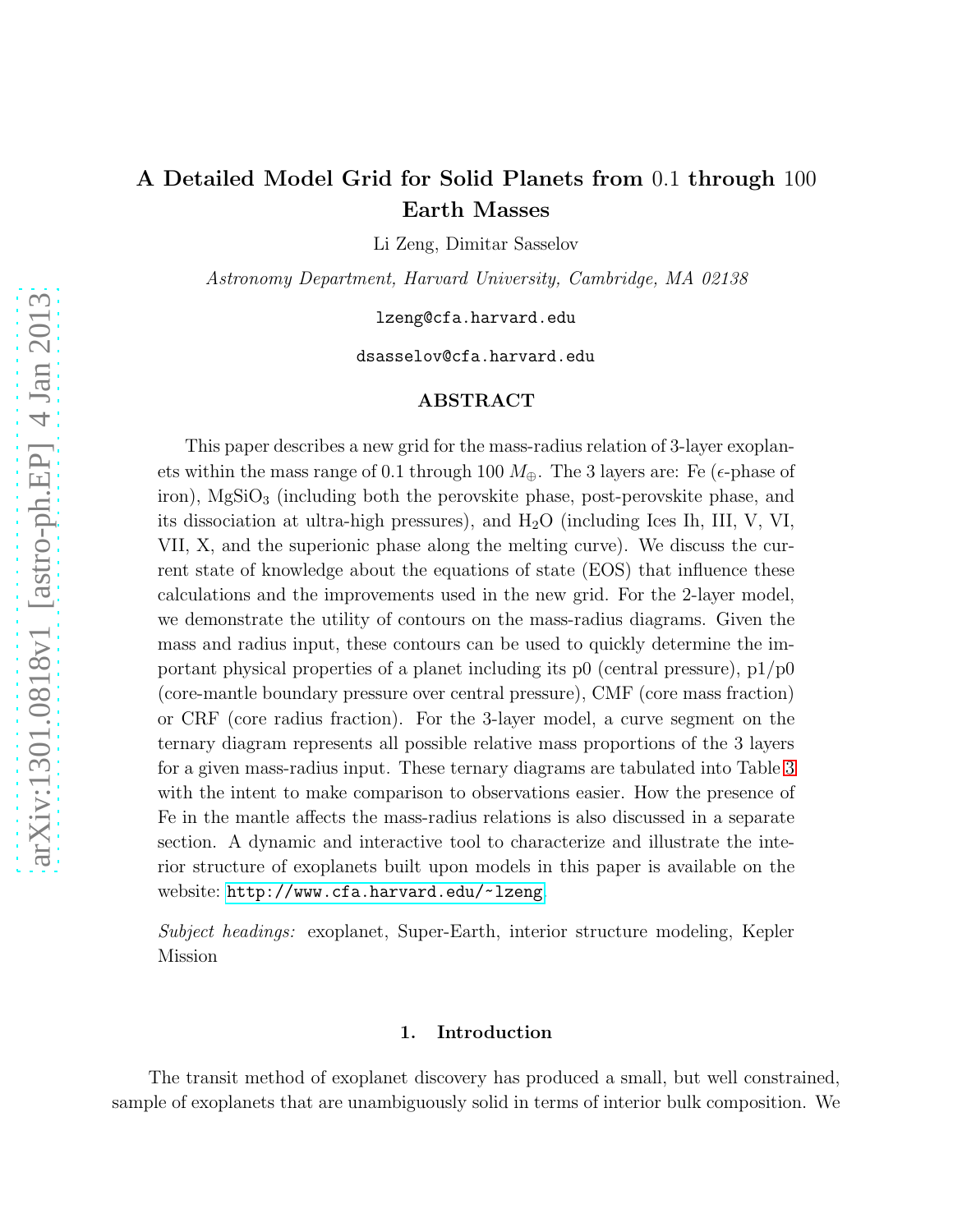call solid planets the ones that possess no H and He envelopes and/or atmospheres, i.e. their bulk radius is determined by elements (and their mineral phases) heavier than H and He. Such solid exoplanets are Kepler-10b [\(Batalha et al. 2011](#page-25-0)), CoRoT-7b [\(Queloz et al. 2009;](#page-26-0) [Hatzes et al. 2011\)](#page-26-1), Kepler-36b [\(Carter et al. 2012\)](#page-25-1) as well as - most likely: Kepler-20b,e,f; Kepler-18b, and 55 Cnc e in which the solid material could include high-pressure water ice (see references to Fig. [3](#page-14-0) in [4.2\)](#page-12-0).

There is an increased interest to compare their observed parameters to current models of interior planetary structure. The models, and their use of approximations and EOS, have evolved since 2005 [\(Valencia et al. 2006](#page-27-0); [Fortney et al. 2007;](#page-25-2) [Grasset et al. 2009;](#page-26-2) [Seager et al.](#page-27-1) [2007\)](#page-27-1), mainly because the more massive solid exoplanets (called Super-Earths) have interior pressures that are far in excess of Earth's model, bringing about corresponding gaps in our knowledge of mineral phases and their EOS (see a recent review by [Sotin et al. 2010](#page-27-2)). Here we compute a new grid of models in order to aid current comparisons to observed exoplanets on the mass-radius diagram. As in previous such grids, we assume the main constituents inside the planets to be differentiated and model them as layers in one dimension.

The first part of this paper aims to solve the 2-layer exoplanet model. The 2-layer model reveals the underlying physics of planetary interior more intuitively, for which we consider 3 scenarios: Fe-MgSiO<sub>3</sub> or Fe-H<sub>2</sub>O or MgSiO<sub>3</sub>-H<sub>2</sub>O planet.

The current observations generally measure the radius of an exoplanet through transits and the mass through Doppler shift measurement of the host star. For each assumption of core and mantle compositions, given the mass and radius input, the 2-layer exoplanet model can be solved uniquely. It is a unique solution of radial dependence of interior pressure and density. As a result, all the characteristic physical quantities, such as the pressure at the center  $(p0)$ , the pressure at core-mantle boundary  $(p1)$ , the core mass fraction (CMF), and the core radius fraction (CRF) naturally fall out from this model. These quantities can be quickly determined by invoking the mass-radius contours.

The next part of this paper (Fig. [3\)](#page-14-0) compares some known exoplanets to the massradius curves of 6 different 2-layer exoplanet models: pure-Fe,  $50\%$ -Fe &  $50\%$ -MgSiO<sub>3</sub>, pure MgSiO<sub>3</sub>, 50%-MgSiO<sub>3</sub> & 50%-H<sub>2</sub>O, 25%-MgSiO<sub>3</sub> & 75%-H<sub>2</sub>O, and pure H<sub>2</sub>O. These percentages are in mass fractions. The data of these six curves are available in Table [1.](#page-15-0)

Up to now, a standard assumption has been that the planet interior is fully differentiated into layers: all the Fe is in the core and all the  $MgSiO<sub>3</sub>$  is in the mantle. In section [4.3,](#page-13-0) we will change this assumption and discuss how the presence of Fe in the mantle affects the mass-radius relation.

The final part of this paper calculates the 3-layer differentiated exoplanet model. Given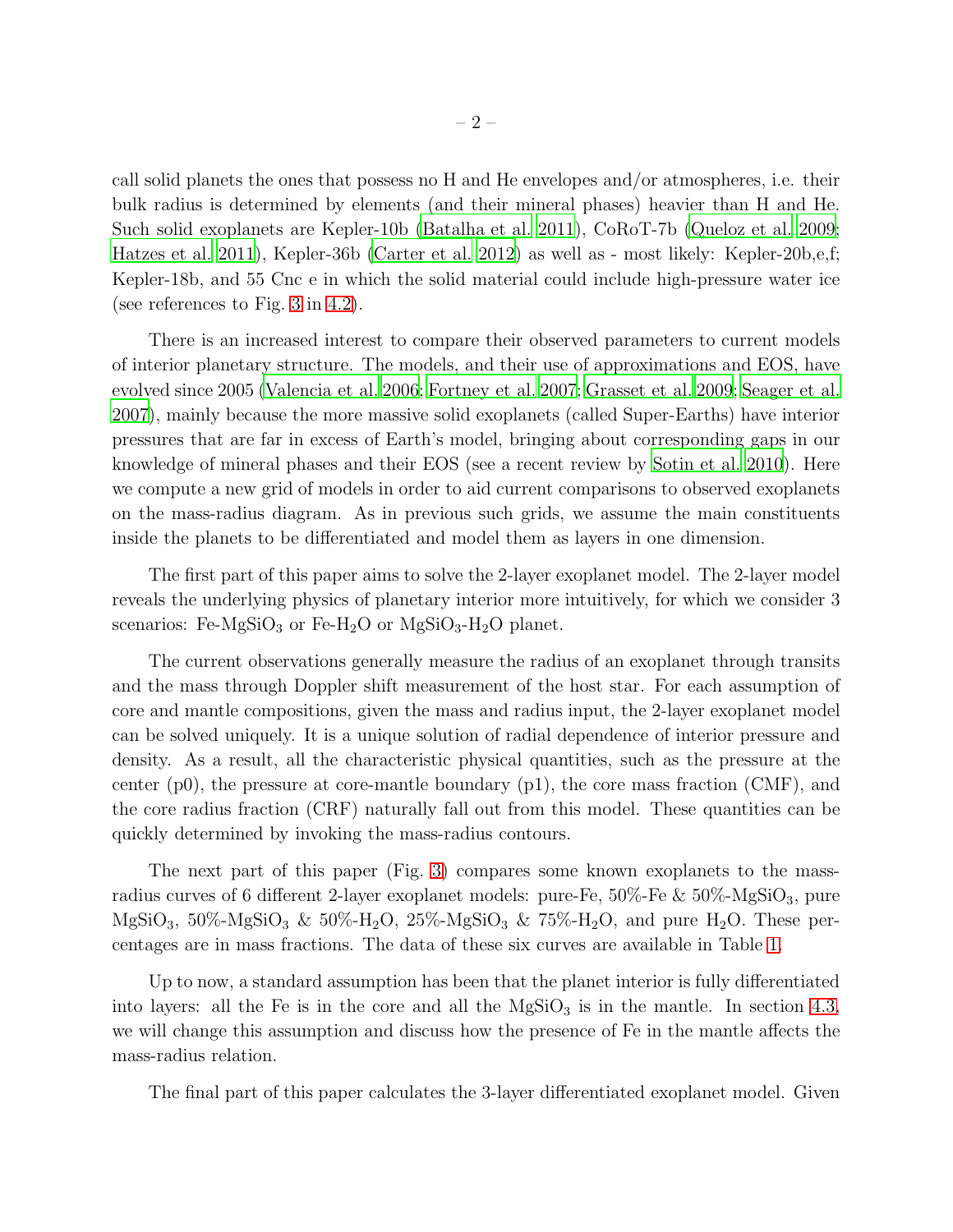the mass and radius input, the solution for the 3-layer model is non-unique (degenerate), thus a curve on the ternary diagram is needed to represent the set of all solutions (see Fig. [5\)](#page-22-0). This curve can be obtained by solving differential equations with iterative methods. The ensemble of solutions is tabulated (Table [3\)](#page-21-0), from which users may interpolate to determine planet composition in 3-layer model. A dynamic and interactive tool to characterize and illustrate the interior structure of exoplanets built upon Table [3](#page-21-0) and other models in this paper is available on the website <http://www.cfa.harvard.edu/~lzeng>.

The methods described in this paper can be used to fast characterize the interior structure of exoplanets.

### 2. Method

Spherical symmetry is assumed in all the models. The interior of a planet is assumed to be fully differentiated into layers in the first part of the paper. The 2-layer model consists of a core and a mantle. The 3-layer model consists of a core, a mantle and another layer on top of the mantle. The interior structure is determined by solving the following two differential equations:

$$
\frac{dr}{dm} = \frac{1}{4\pi\rho r^2} \tag{1}
$$

$$
\frac{dp}{dm} = -\frac{Gm}{4\pi r^4} \tag{2}
$$

The two equations are similar to the ones in Zeng  $\&$  Seager (2008). However, contrary to the common choice of radius r as the independent variable, the interior mass m is chosen, which is the total mass inside shell radius r, as the independent variable. So the solution is given as  $r(m)$  (interior radius r as a dependent function of interior mass m),  $p(m)$  (pressure as a dependent function of interior mass m), and  $\rho(m)$  (density as a dependent function of interior mass m).

The two differential equations are solved with the EOS of the constituent materials as inputs:

<span id="page-2-0"></span>
$$
\rho = \rho(p, T) \tag{3}
$$

The EOS is a material property, which describes the material's density as a function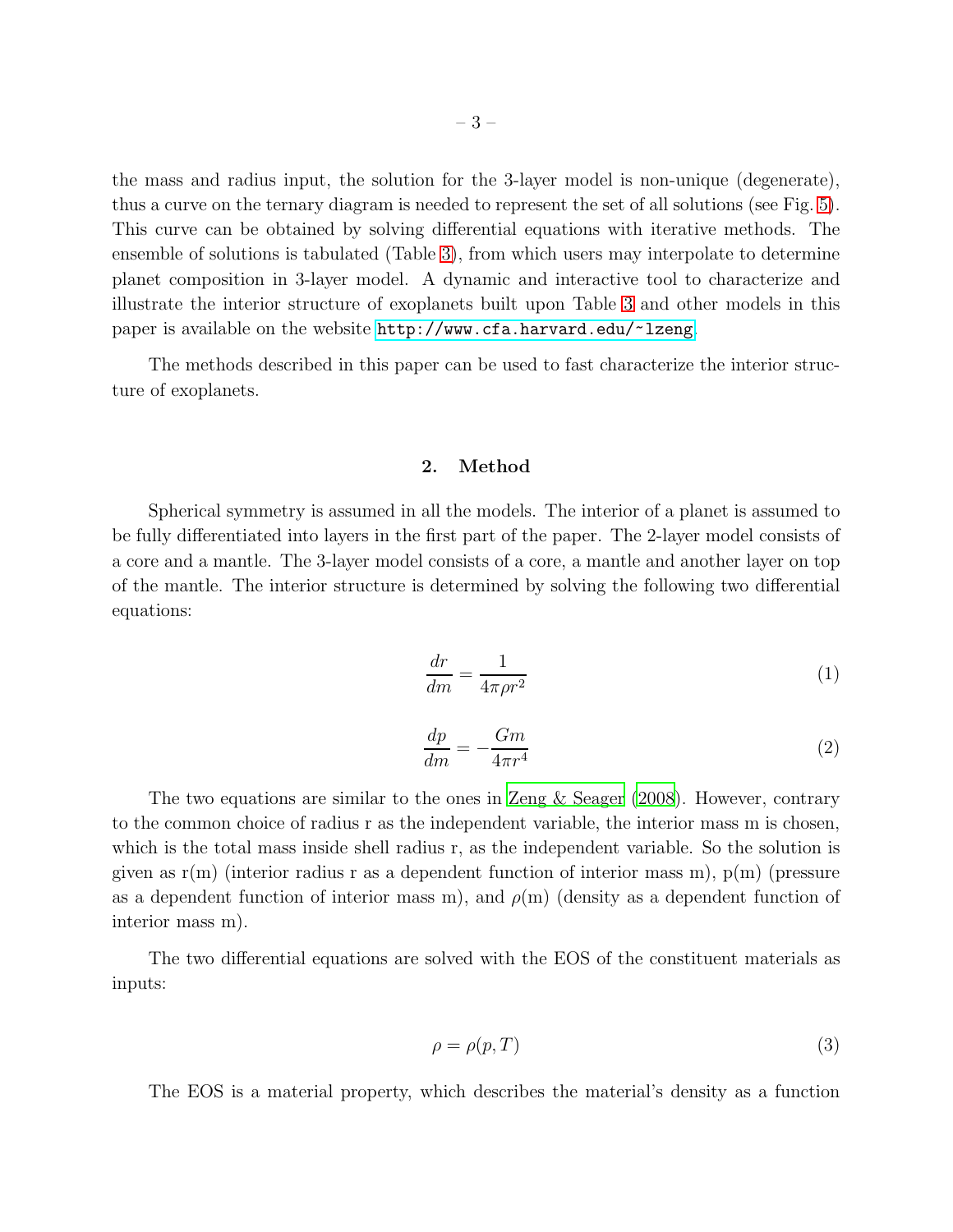of pressure and temperature. The EOS could be obtained both theoretically and experimentally. Theoretically, the EOS could be calculated by Quantum-Mechanical Molecular Dynamics Ab Initio Simulation such as the VASP (Vienna Ab initio Simulation Pack-age) [\(Kresse & Hafner 1993,](#page-26-3) [1994;](#page-26-4) Kresse & Furthmüller 1996; [French et al. 2009\)](#page-26-6). Experimentally, the EOS could be determined by high-pressure compression experiment such as the DAC (Diamond Anvil Cell) experiment, or shock wave experiment like the implosion experiment by the Sandia Z-machine [\(Yu & Jacobsen 2011](#page-27-3)). The temperature effect on density is secondary compared to the pressure effect [\(Valencia et](#page-27-0) al. [2006,](#page-27-0) [2007b](#page-27-4)). Therefore, we can safely ignore the temperature dependence of those higher density materials (Fe and  $MgSiO<sub>3</sub>$ ) for which the temperature effect is weaker, or we can implicitly include a pre-assumed pressure-temperature (p-T) relation (for  $H_2O$  it is the melting curve) so as to reduce the EOS to a simpler single-variable form:

$$
\rho = \rho(p) \tag{4}
$$

To solve the set of equations mentioned above, appropriate boundaries conditions are given as:

- p0: the pressure at the center of the planet
- p1: the pressure at the first layer interface (the core-mantle boundary)
- p2: the pressure at the second layer interface (only needed for 3-layer model)
- $p_{\text{surface}}$ : the pressure at the surface of the planet (set to 1 bar  $(10^5 Pa)$ )

## 3. EOS of Fe,  $MgSiO<sub>3</sub>$  and  $H<sub>2</sub>O$

The 3 layers that we consider for the planet interior are Fe,  $MgSiO<sub>3</sub>$  and  $H<sub>2</sub>O$ . Their detailed EOS are described as follows:

### 3.1. Fe

We model the core of a solid exoplanet after the Earth's iron core, except that in our model we ignore the presence of all other elements such as Nickel (Ni) and light elements such as Sulfur (S) and Oxygen (O) in the core. As pointed out by [Valencia et al. \(2010](#page-27-5)), above 100 GPa, the iron is mostly in the hexagonal closed packed  $\epsilon$  phase. Therefore, we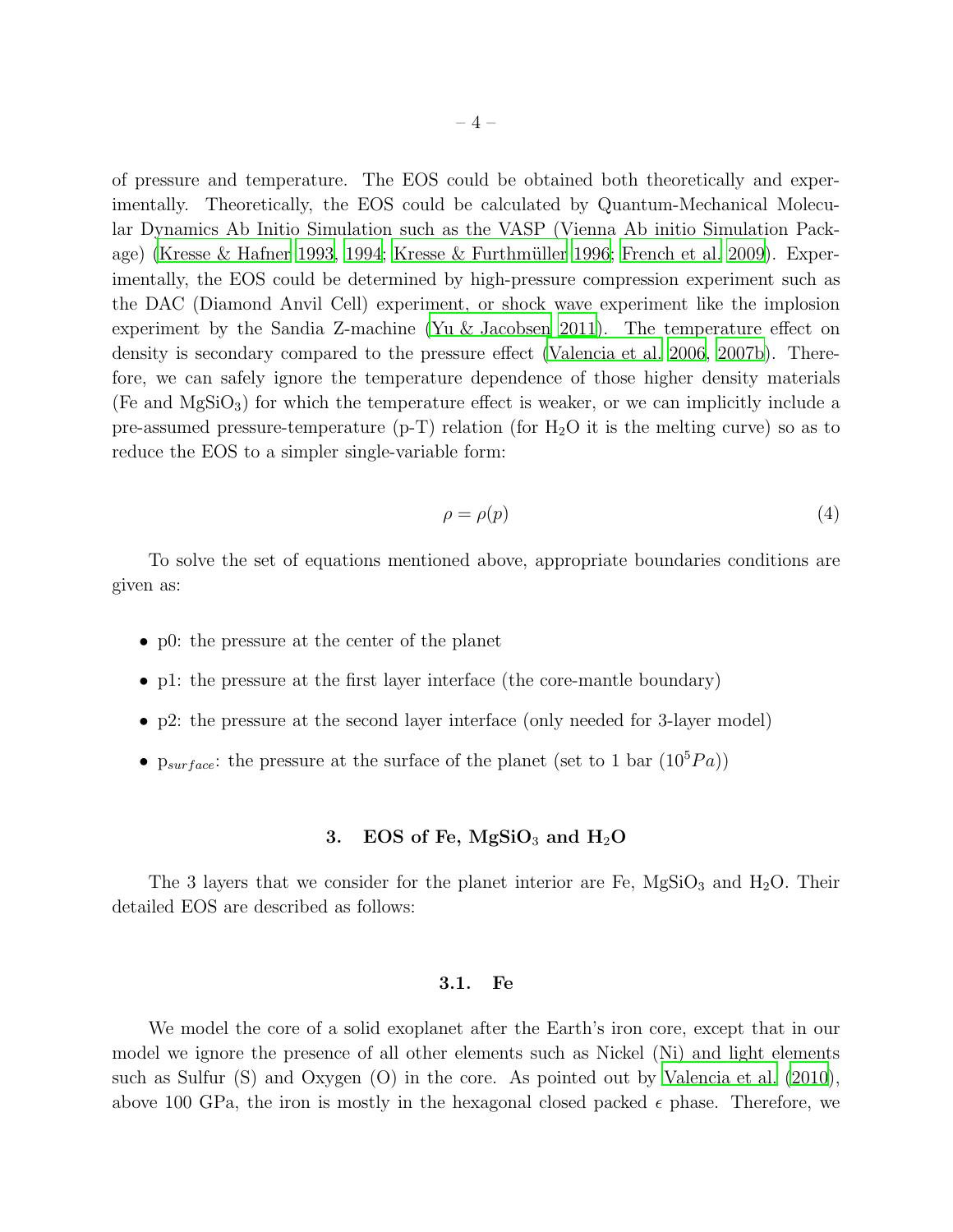use the Fe-EOS by Seager et al.  $(2007)$ . Below  $2.09 * 10<sup>4</sup>$  GPa, it is a Vinet [\(Vinet et al.](#page-27-6) [1987,](#page-27-6) [1989\)](#page-27-7) formula fit to the experimental data of  $\epsilon$ -iron at p $\leq$  330 GPa by [Anderson et al.](#page-25-3) [\(2001\)](#page-25-3). Above  $2.09*10^4$  GPa, it makes smooth transition to the Thomas-Fermi-Dirac (TFD) EOS [\(Seager et al. 2007](#page-27-1)). A smooth transition is assumed because there is no experimental data available in this ultrahigh-pressure regime.

The central pressure could reach 250 TPa (terapascal, i.e.,  $10^{12}$  Pa) in the most massive planet considered in this paper. However, the EOS of Fe above 400 GPa is beyond the current reach of experiment and thus largely unknown. Therefore, our best approximation here is to extend the currently available  $\epsilon$ -iron EOS to higher pressures and connect it to the TFD EOS.

The EOS of Fe is shown in Fig. [1](#page-5-0) as the upper curve (red curve).

### 3.2.  $MgSiO<sub>3</sub>$

We model the silicate layer of a solid exoplanet using the Earth's mantle as a proxy. The FeO-free Earth's mantle with  $Mg/Si=1.07$  would consist of mainly enstatite ( $MgSiO<sub>3</sub>$ ) or its high-pressure polymorphs and, depending upon pressure, small amounts of either forsterite and its high-pressure polymorphs  $(Mg_2SiO_4)$  or periclase  $(MgO)$  (e.g. [Bina 2003\)](#page-25-4).

The olivine polymorphs as well as lower-pressure enstatite and majorite  $(MgSiO<sub>3</sub>$  with garnet structure), are not stable above 27 GPa. At higher pressures, the system would consist of MgSiO<sub>3</sub>-perovskite (pv) and periclase or their higher-pressure polymorphs (Stixrude & Lithgow-Bertellon [2011;](#page-27-8) [Bina 2003\)](#page-25-4). Given the high pressures at the  $H_2O$ -silicate boundary usually exceeding 27 GPa, we can safely ignore olivine and lower-pressure pyroxene polymorphs. For the sake of simplicity, we also ignore periclase, which would contribute only 7 at.% to the silicate mantle mineralogical composition. There are also small amounts of other elements such as Aluminum (Al), Calcium (Ca), and Sodium (Na) present in Earth's mantle [\(Sotin et al.](#page-27-9) [2007\)](#page-27-9). For simplicity, we neglect them and thus the phases containing them are not included in our model. We also do not consider SiC because carbon-rich planets might form under very rare circumstances, and are probably not common.

Some fraction of Fe can be incorporated into the minerals of the silicate mantle which could then have the general formula as  $(Mg,Fe)SiO<sub>3</sub>$ . For now, we simply assume all the Fe is in the core and all the Mg is in the mantle in the form of  $MgSiO<sub>3</sub>$ -perovskite and/or its high-pressure polymorphs. So the planet is fully differentiated. In a later section, we will discuss how the addition of Fe to the mantle can affect mass-radius relation and compare the differences between differentiated and undifferentiated as well as reduced and oxidized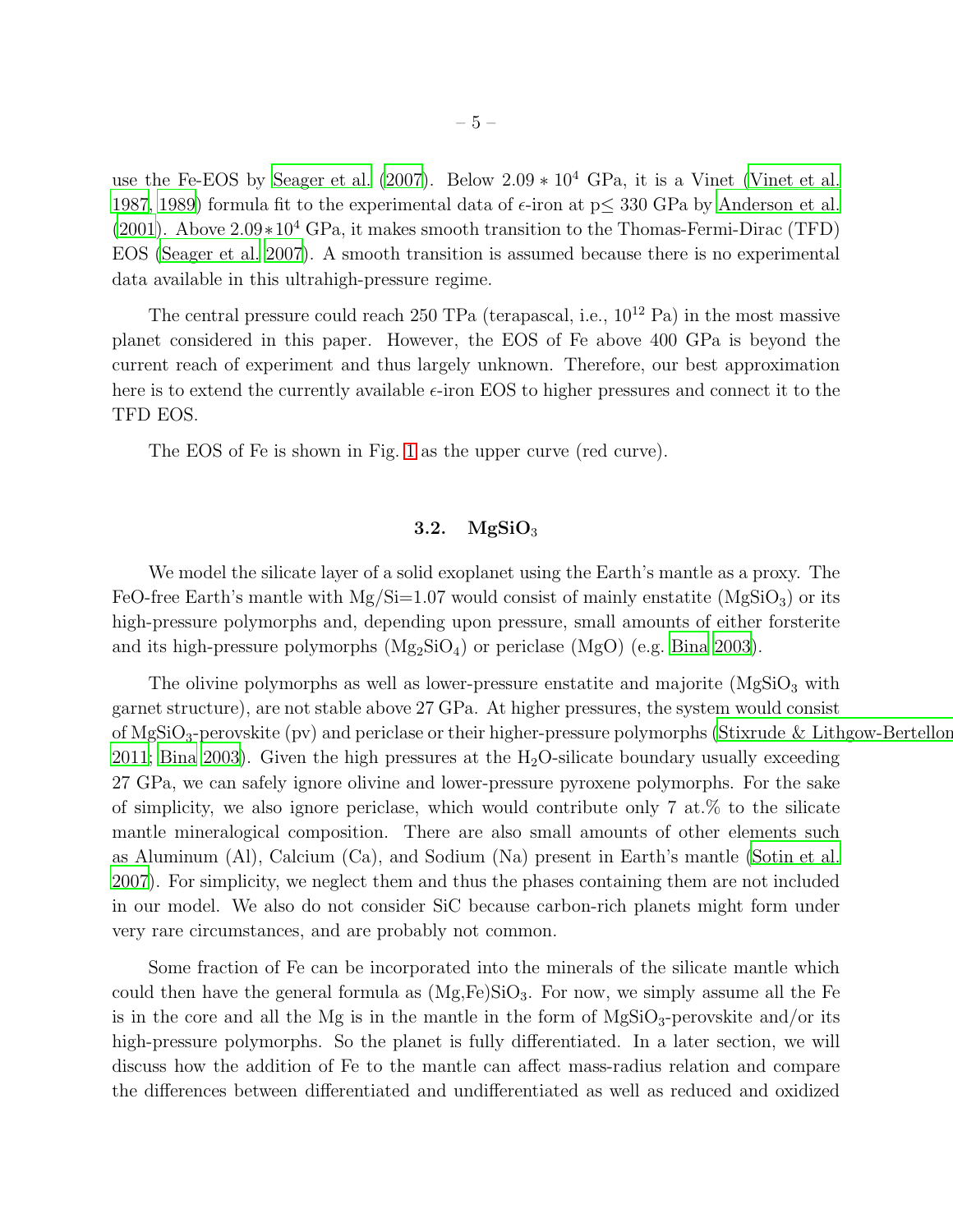

<span id="page-5-0"></span>Fig. 1.—  $p - \rho$  EOS of Fe ( $\epsilon$ -phase of iron, red curve), MgSiO<sub>3</sub> (perovskite phase, postperovskite phase and its high-pressure derivatives, orange curve), and H2O (Ice Ih, Ice III, Ice V, Ice VI, Ice VII, Ice X, and superionic phase along its melting curve (solid-liquid phase boundary))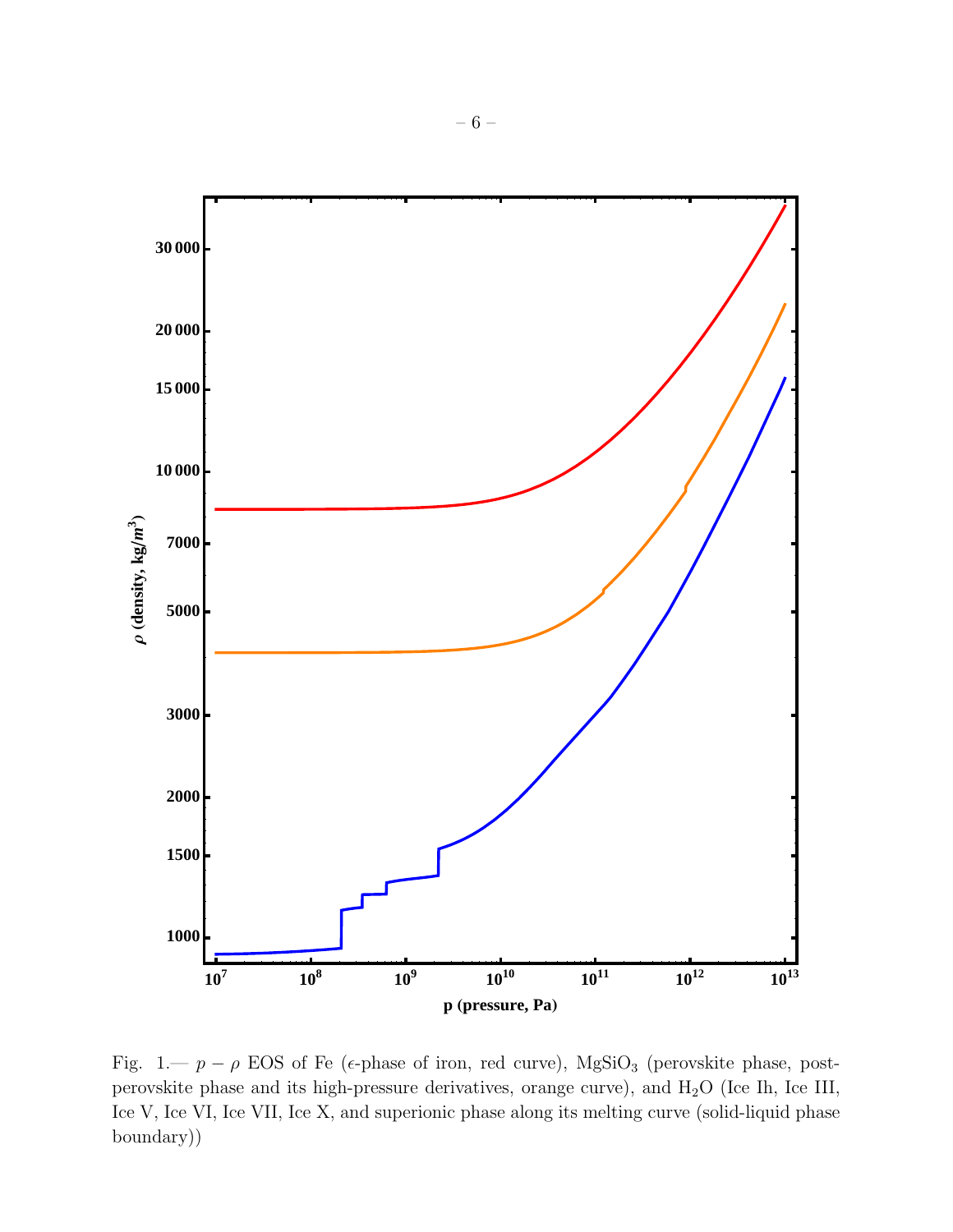planets in Section [4.3.](#page-13-0)

We first consider the perovskite (pv) and post-perovskite (ppv) phases of pure  $MgSiO<sub>3</sub>$ .  $MgSiO<sub>3</sub>$  perovskite (pv) is believed to be the major constituent of the Earth mantle. It makes transition into the post-perovskite (ppv) phase at roughly 120 GPa and 2500 K (corresponding to a depth of 2600 kilometers in Earth) [\(Hirose 2010\)](#page-26-7). The ppv phase was discovered experimentally in 2004 (by [Murakami et al. 2004\)](#page-26-8) and was also theoretically predicted in the same year (by [Oganov & Ono 2004](#page-26-9)). The ppv is about 1.5% denser than the pv phase [\(Caracas & Cohen 2008](#page-25-5); [Hirose 2010\)](#page-26-7). This 1.5% density jump resulting from the pv-to-ppv phase transition can be clearly seen as the first density jump of the  $MgSiO<sub>3</sub>$ EOS curve shown in Fig. [1.](#page-5-0) Both the  $MgSiO<sub>3</sub>$  pv EOS and  $MgSiO<sub>3</sub>$  ppv EOS are taken from [Caracas & Cohen \(2008\)](#page-25-5). The transition pressure is determined to be 122 GPa for pure  $MgSiO<sub>3</sub>$  according to [Spera et al. \(2006\)](#page-27-10).

Beyond 0.90 TPa,  $MgSiO<sub>3</sub>$  ppv undergoes a two-stage dissociation process predicted from the first-principle calculations by Umemoto & Wentzcovitch  $(2011)$ . MgSiO<sub>3</sub> ppv first dissociates into CsCl-type MgO and  $P2_1c$ -type MgSi<sub>2</sub>O<sub>5</sub> at the pressure of 0.90 TPa and later into CsCl-type MgO and  $Fe<sub>2</sub>P$ -type  $SiO<sub>2</sub>$  at pressures higher than 2.10 TPa. The EOS of CsCl-type MgO,  $P2_1c$ -type MgSi<sub>2</sub>O<sub>5</sub>, and Fe<sub>2</sub>P-type SiO<sub>2</sub> are adopted from [Umemoto & Wentzcovitch](#page-27-11) [\(2011\)](#page-27-11); [Wu et al. \(2011\)](#page-27-12). Therefore, there are two density jumps at the dissociation pressures of 0.90 TPa and 2.10 TPa. The first one can be seen clearly in Fig. [1.](#page-5-0) The second one cannot be seen in Fig. [1](#page-5-0) since it is too small, but it surely exists.

Since [Umemoto & Wentzcovitch \(2011\)](#page-27-11)'s EOS calculation is until 4.90 TPa, beyond 4.90 TPa, a modified version of the EOS by [Seager et al. \(2007\)](#page-27-1) is used to smoothly connect to the TFD EOS. TFD EOS assumes electrons in a slowly varying potential with a density-dependent correlation energy term that describes the interactions among electrons. It is therefore insensitive to any crystal structure or arrangements of atoms and it becomes asymptotically more accurate at higher pressure. Thus, the TFD EOS of  $MgSiO<sub>3</sub>$  would be no different from the TFD EOS of MgO plus  $SiO<sub>2</sub>$  as long as the types and numbers of atoms in the calculation are the same. So it is safe to use the TFD EOS of  $MgSiO<sub>3</sub>$  as an approximation of the EOS of  $MgO$  and  $SiO<sub>2</sub>$  mixture beyond 4.90 TPa here.

[Seager et al. \(2007\)](#page-27-1)'s EOS is calculated from the method of Salpeter [& Zapolsky \(1967\)](#page-27-13) above  $1.35 * 10^4$  GPa. Below  $1.35 * 10^4$  GPa, it is a smooth connection to TFD EOS from the fourth-order Birch-Murbaghan Equation of State (BME) (see [Birch 1947;](#page-25-6) [Poirier](#page-26-10) [2000\)](#page-26-10) fit to the parameters of  $MgSiO<sub>3</sub>$  pv obtained by Ab initio lattice dynamics simulation of [Karki et al. \(2000](#page-26-11)).

[Seager et al.](#page-27-1)'s EOS is slightly modified to avoid any artificial density jump when con-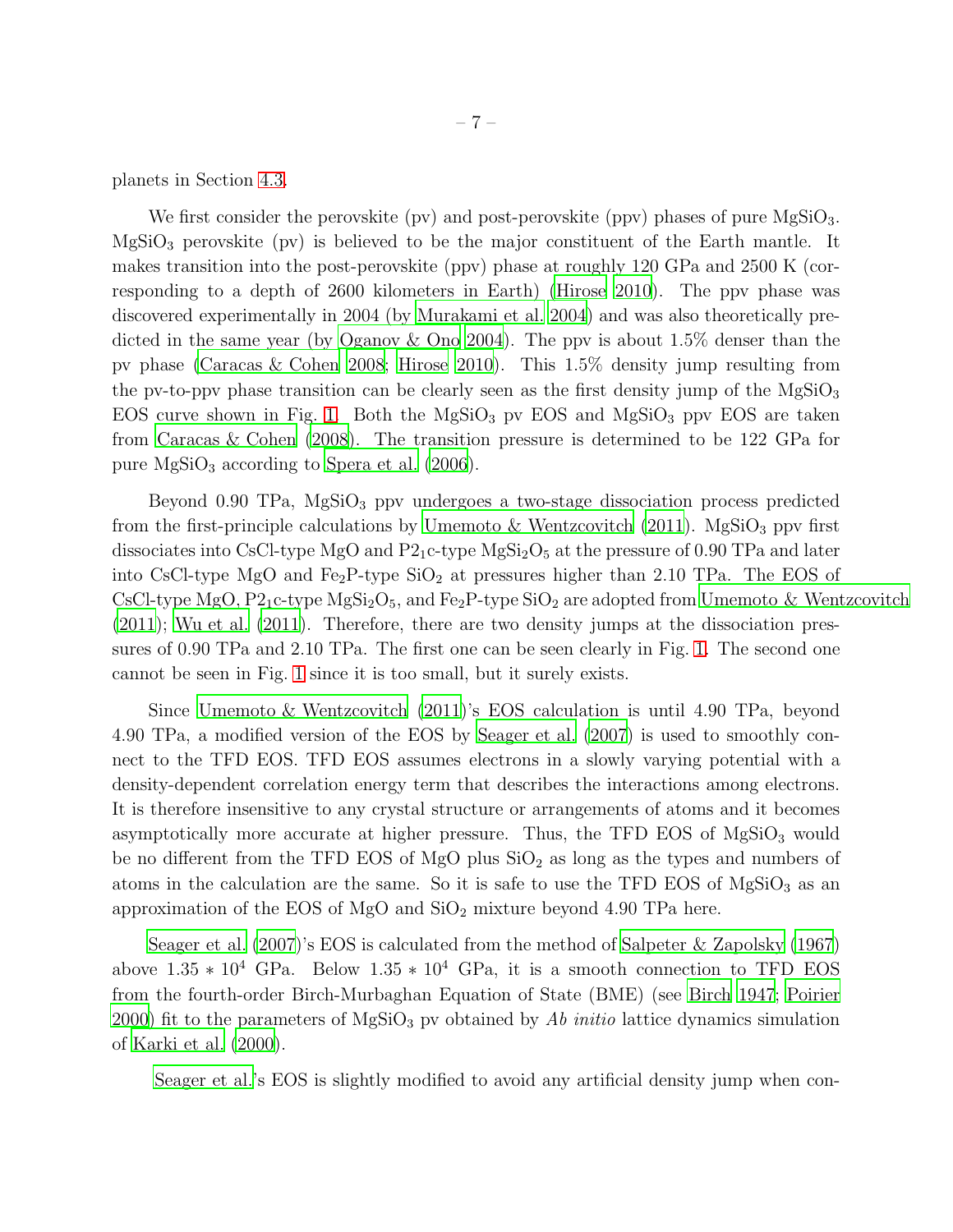nected with [Umemoto & Wentzcovitch](#page-27-11)'s EOS at 4.90 TPa. At 4.90 TPa, the ratio of the density  $\rho$  between [Umemoto & Wentzcovitch](#page-27-11)'s EOS and [Seager et al.](#page-27-1)'s EOS is 1.04437. This ratio is multiplied to the original [Seager et al.'](#page-27-1)s EOS density  $\rho$  to produce the actual EOS used in our calculation for p> 4.90 TPa. A smooth transition is assumed because no experimental data is available in this ultrahigh-pressure regime. This assumption does not affect our low or medium mass planet models, since only the most massive planets in our model could reach this ultrahigh pressure in their  $MgSiO<sub>3</sub>$  part.

The EOS of  $MgSiO<sub>3</sub>$  is shown in Fig. [1](#page-5-0) as the middle curve (orange curve).

#### 3.3.  $H_2O$

The top layer of a planet could consist of various phases of  $H_2O$ . Since  $H_2O$  has a complex phase diagram, and it also has a stronger temperature dependence, thus the temperature effect cannot be ignored. Instead, we follow the solid phases along the melting curve (solid-liquid phase boundary on the p-T plot by [Chaplin \(2012\)](#page-25-7)). Along the melting curve, the  $H_2O$ undergoes several phase transitions. Initially, it is Ice Ih at low pressure, then subsequently transforms into Ice III, Ice V, Ice VI, Ice VII, Ice X, and superionic phase [\(Chaplin 2012;](#page-25-7) [Choukroun & Grasset 2007;](#page-25-8) [Dunaeva et al. 2010;](#page-25-9) [French et al. 2009](#page-26-6)).

### 3.3.1. Chaplin's EOS

The solid form of water has very complex phases in the low-pressure and low-temperature regime. These phases are well determined by experiments. Here we adopt the Chaplin's EOS for Ice Ih, Ice III, Ice V, and Ice VI below 2.216 GPa (see [Chaplin 2012;](#page-25-7) [Choukroun & Grasset](#page-25-8) [2007;](#page-25-8) [Dunaeva et al. 2010\)](#page-25-9). Along the melting curve (the solid-liquid boundary on the p-T diagram), the solid form of water first exists as Ice Ih (Hexagonal Ice) from ambient pressure up to 209.5 MPa [\(Choukroun & Grasset 2007](#page-25-8)). At the triple point of 209.5 MPa and 251.15 K [\(Choukroun & Grasset 2007](#page-25-8); [Robinson et al. 1996\)](#page-27-14), it transforms into Ice III (Ice-three), whose unit cell forms tetragonal crystals. Ice III exists up to 355.0 MPa and transforms into a higher-pressure form Ice V (Ice-five) at the triple point of 355.0 MPa and 256.43 K [\(Choukroun & Grasset 2007\)](#page-25-8). Ice V's unit cell forms monoclinic crystals. At the triple point of 618.4 MPa and 272.73 K [\(Choukroun & Grasset 2007](#page-25-8)), Ice V transforms into yet another higher-pressure form Ice VI (Ice-six). Ice VI's unit cell forms tetragonal crystals. A single molecule in Ice VI crystal is bonded to four other water molecules. Then at the triple point of 2.216 GPa and 355 K [\(Daucik & Dooley 2011\)](#page-25-10), Ice VI transforms into Ice VII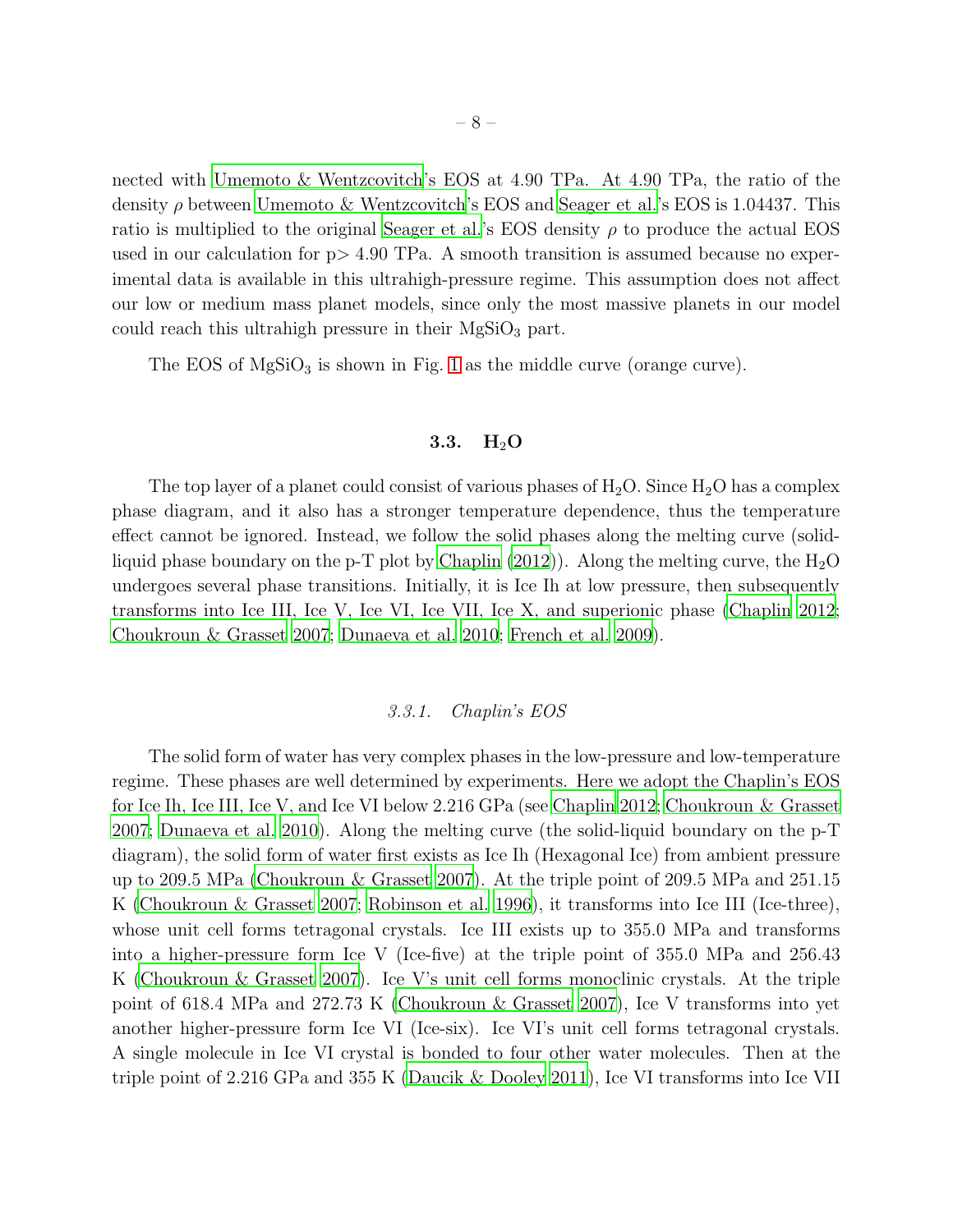(Ice-seven). Ice VII has a cubic crystal structure. Ice VII eventually transforms into Ice X (Ice-ten) at the triple point of 47 GPa and 1000 K [\(Goncharov et al.](#page-26-12) [2005](#page-26-12)). In Ice X, the protons are equally spaced and bonded between the oxygen atoms, where the oxygen atoms are in a body-centered cubic lattice [\(Hirsch & Holzapfel 1984\)](#page-26-13). The EOS of Ice X and Ice VII are very similar. For Ice VII (above 2.216 GPa), we switch to the [\(Frank, Fei, & Hu](#page-25-11) [2004\)](#page-25-11)'s EOS (FFH2004).

## 3.3.2. FFH2004's EOS

We adopt FFH2004's EOS of Ice VII for 2.216 GPa≤p≤ 37.4 GPa. This EOS is obtained using the Mao-Bell type diamond anvil cell with an external Mo-wire resistance heater. Gold and water are put into the sample chamber and compressed. The diffraction pattern of both H2O and gold are measured by the Energy-Dispersive X-ray Diffraction (EDXD) technique at the Brookhaven National Synchrotron Light Source. The gold here is used as an internal pressure calibrant. The disappearance of the diffraction pattern of the crystal Ice VII is used as the indicator for the solid-liquid boundary (melting curve). The melting curve for Ice VII is determined accurately from 3 GPa to 60 GPa and fit to a Simon equation. The molar density ( $\rho$  in  $mol/cm^3$ ) of Ice VII as a function of pressure (p in GPa) is given by the following formula in FFH2004:

<span id="page-8-0"></span>
$$
\rho(mol/cm^3) = 0.0805 + 0.0229 * (1 - exp^{-0.0743*p}) + 0.1573 * (1 - exp^{-0.0061*p})
$$
 (5)

We use Eq. [5](#page-8-0) to calculate  $\rho$  from 2.216 GPa up to 37.4 GPa. The upper limit 37.4 GPa is determined by the intersection between FFH2004's EOS and [\(French, Mattsson, Nettelmann, & Redmer](#page-26-6) [2009\)](#page-26-6)'s EOS (FMNR2009).

#### 3.3.3. FMNR2009's EOS

FMNR2009's EOS is used for Ice VII, Ice X and superionic phase of  $H_2O$  for 37.4  $GPa\leq p\leq 8.893$  TPa. This EOS is determined by Quantum Molecular Dynamics Simulations using the Vienna Ab Initio Simulation Package (VASP). The simulation is based on finite temperature density-functional theory (DFT) for the electronic structure and treating the ions as classical particles. Most of [French et al.'](#page-26-6)s simulations consider  $54 H<sub>2</sub>O$  molecules in a canonical ensemble, with the standard VASP PAW potentials, the 900 eV plane-wave cutoff, and the evaluation of the electronic states at the  $\Gamma$  point considered, for the 3 independent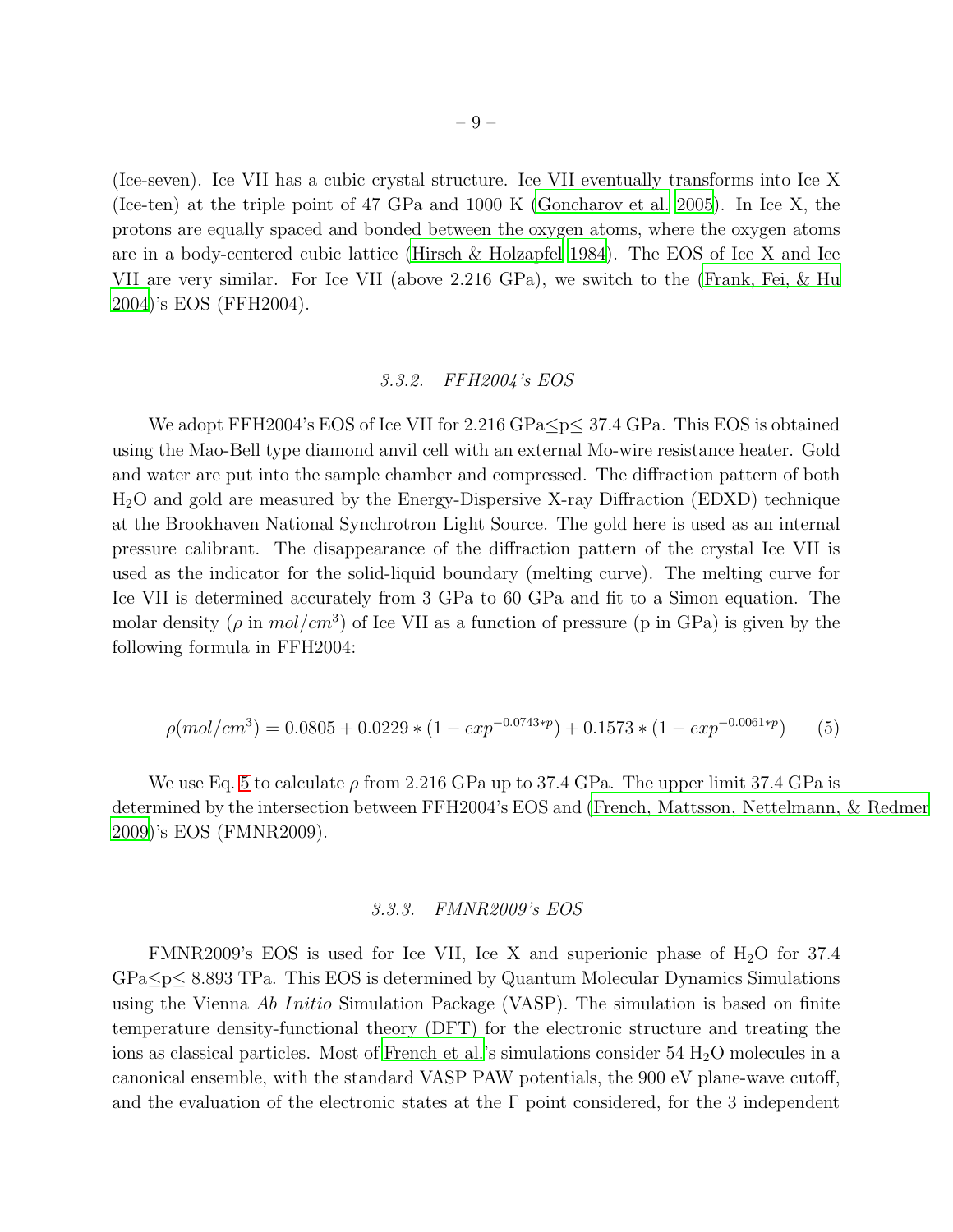variables: temperature  $(T)$ , volume  $(V)$ , and particle number  $(N)$ . The simulation results are the thermal EOS  $p(T,V,N)$ , and the caloric EOS  $U(T,V,N)$ . The data are tabulated in FMNR2009.

In order to approximate density  $\rho$  along the melting curve, from Table V in FMNR2009, we take 1 data point from Ice VII phase at 1000 K and  $2.5g/cm^3$ , 4 data points from Ice X phase at 2000 K and  $3.25g/cm^3$  to  $4.00g/cm^3$ , and the rest of the data points from the superionic phase at 4000 K and  $5.00g/cm^3$  up to  $15g/cm^3$ . Since the temperature effect on density becomes smaller towards higher pressure, all the isothermal pressure-density curves converge on the isentropic pressure-density curves as well as the pressure-density curve along the melting curve.

The FMNR2009's EOS has been confirmed experimentally by Thomas Mattson et al. at the Sandia National Laboratories. At 8.893 TPa, FMNR2009's EOS is switched to the TFD EOS in [Seager, Kuchner, Hier-Majumder, & Militzer 2007](#page-27-1) (SKHMM2007).

## 3.3.4. SKHMM2007's EOS

At ultrahigh pressure, the effect of electron-electron interaction can be safely ignored and electrons can be treated as a gas of non-interacting particles that obey the Pauli exclusion principle subject to the Coulomb field of the nuclei. Assuming the Coulomb potential is spatially slowly varying throughout the electron gas that the electronic wave functions can be approximated locally as plane waves, the so-called TFD solution could be derived so that the Pauli exclusion pressure balances out the Coulomb forces [\(Eliezer et al. 2002](#page-25-12); [Macfarlane](#page-26-14) [1984\)](#page-26-14).

In SKHMM2007, a modified TFD by [Salpeter & Zapolsky \(1967\)](#page-27-13) is used. It is modified in the sense that the authors have added in a density-dependent correlation energy term which characterizes electron interaction effects.

Here, [Seager et al.'](#page-27-1)s EOS is slightly modified to connect to the FMNR2009's EOS. At 8.893 TPa, the ratio of the density  $\rho$  between the FMNR2009's EOS and [Seager et al.](#page-27-1)'s EOS is 1.04464. This ratio is multiplied to the original [Seager et al.](#page-27-1)'s EOS density  $\rho$  to produce the actual EOS used in our calculation for p> 8.893 TPa. Only the most massive planets in our model could reach this pressure in the  $H_2O$ -layer, so this choice of EOS for p> 8.893 TPa has small effect on the overall mass-radius relation to be discussed in the next section.

The EOS of  $H_2O$  is shown in Fig. [1](#page-5-0) as the lower curve (blue curve).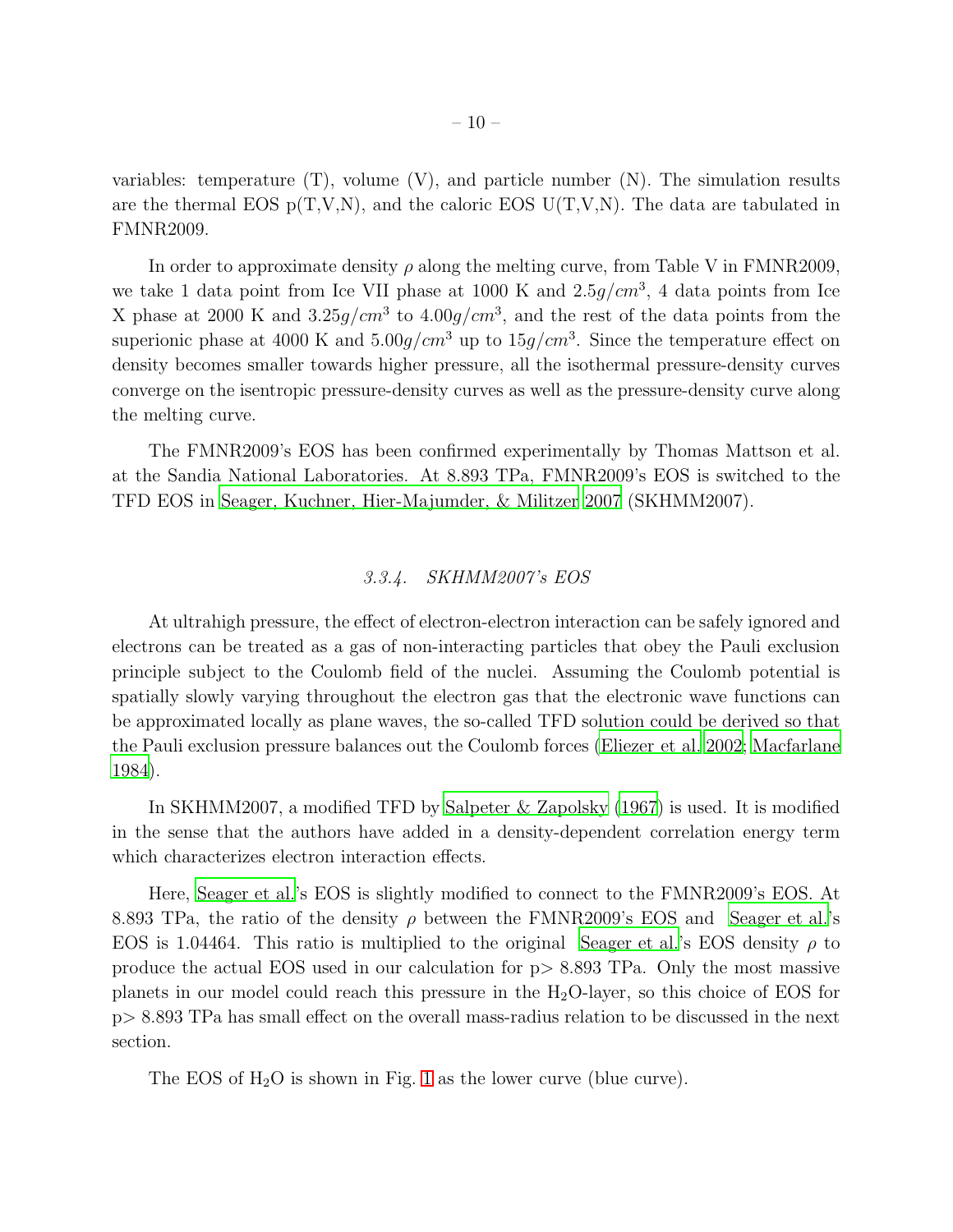#### 4. Result

#### 4.1. Mass-Radius Contours

Given mass and radius input, various sets of mass-radius contours can be used to quickly determine the characteristic interior structure quantities of a 2-layer planet including its p0 (central pressure), p1/p0 (ratio of core-mantle boundary pressure over central pressure), CMF (core mass fraction), and CRF (core radius fraction).

The 2-layer model is uniquely solved and represented as a point on the mass-radius diagram given any pair of two parameters from the following list:  $M$  (mass),  $R$  (radius),  $p0$ ,  $p1/p0$ , CMF, CRF, etc. The contours of constant M or R are trivial on the mass-radius diagram, which are simply vertical or horizontal lines. The contours of constant  $p_0$ ,  $p_1/p_0$ , CMF, or CRF are more useful.

Within a pair of parameters, fixing one and continuously varying the other, the point on the mass-radius diagram moves to form a curve. Multiple values of the fixed parameter give multiple parallel curves forming a set of contours. The other set of contours can be obtained by exchanging the fixed parameter for the varying parameter. The two sets of contours crisscross each other to form a mesh, which is a natural coordinate system (see Fig. [2\)](#page-11-0) of this pair of parameters, superimposed onto the existing Cartesian  $(M, R)$  coordinates of the mass-radius diagram. This mesh can be used to determine the two parameters given the mass and radius input or vice versa.

## $4.1.1.$  Fe-MqSiO<sub>3</sub> planet

As an example, the mesh of p0 with  $p1/p0$  for Fe-core MgSiO<sub>3</sub>-mantle planet is illustrated in the first subplot (upper left corner) of Fig. [2.](#page-11-0) The mesh is formed by p0-contours and  $p1/p0$ -contours crisscrossing each other. The more vertical set of curves represents the p0-contours. The ratio of adjacent p0-contours is  $10^{0.1}$  (see Table [1\)](#page-15-0). The more horizontal set of curves represents the p1/p0-contours. From bottom up, the p1/p0 values vary from 0 to 1 with step size 0.1.

Given a pair of p0 and p1 input, users may interpolate from the mesh to find the mass and radius. On the other hand, given the mass and radius of a planet, users may also interpolate from the mesh to find the corresponding p0 and p1 of a 2-layer Fe core  $MgSiO<sub>3</sub>$ -mantle planet.

Similarly, the contour mesh of p0 with CMF for the Fe-MgSi $O_3$  planet is shown as the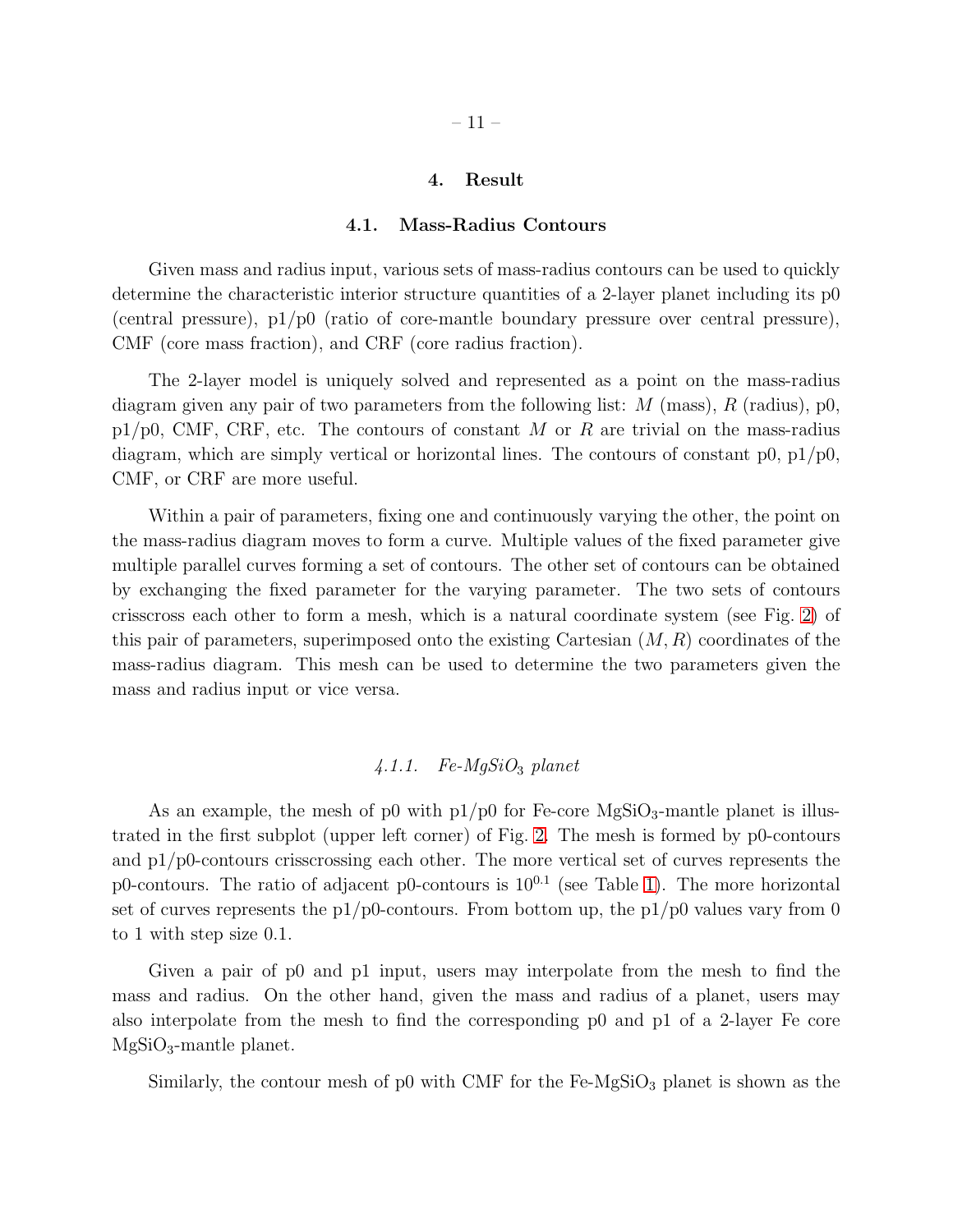

<span id="page-11-0"></span>Fig. 2.— Mass-Radius contours of 2-layer planet. 1st row:  $Fe-MgSiO<sub>3</sub>$  planet. 2nd row: MgSiO<sub>3</sub>-H<sub>2</sub>O planet. 3rd row: Fe-H<sub>2</sub>O planet. 1st column: contour mesh of  $p1/p0$  with p0. 2nd column: contour mesh of CMF with p0. 3rd column: contour mesh of CRF with p0. To find out what p0 value each p0-contour corresponds to, please refer to Table [1.](#page-15-0)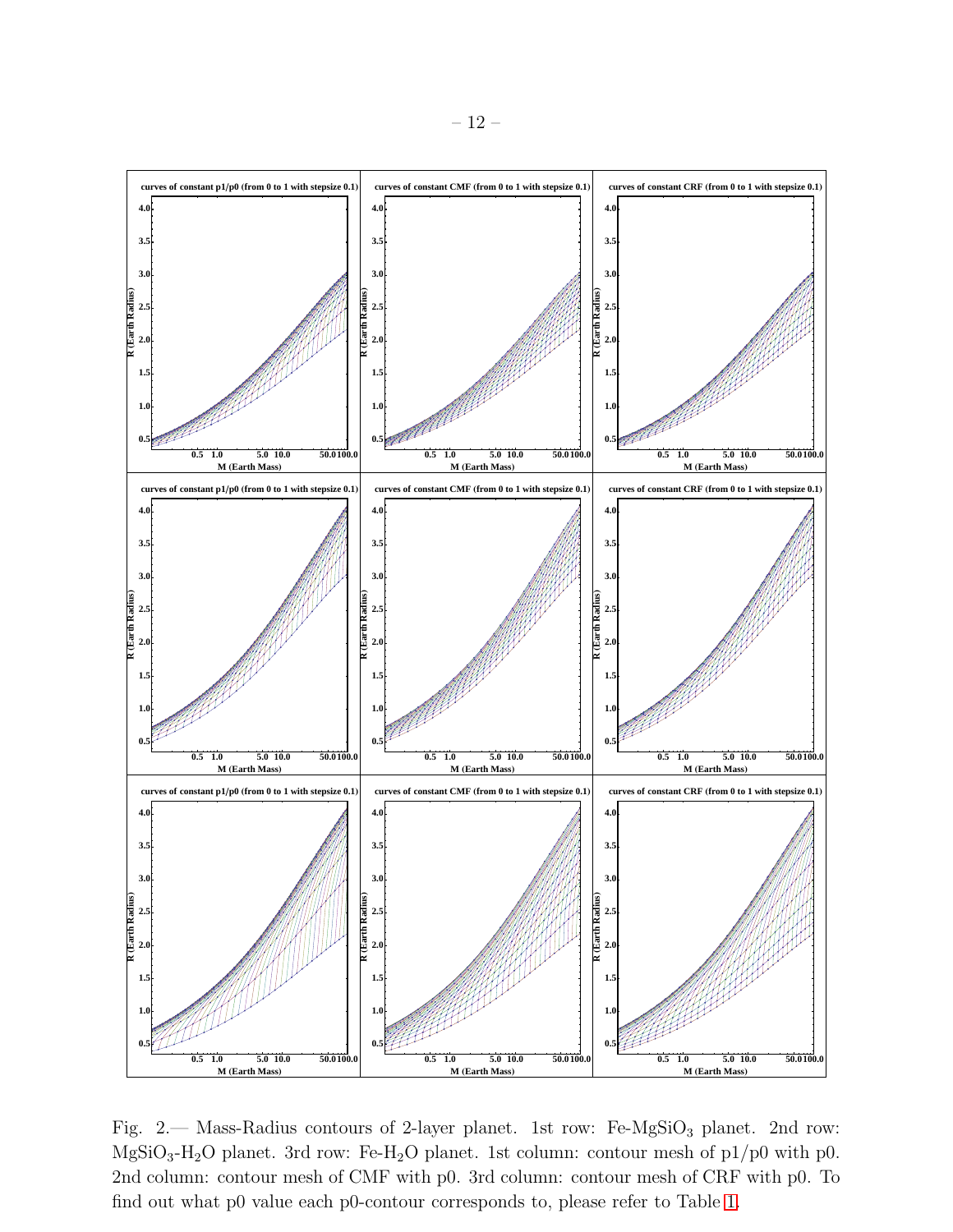second subplot from the left in the first row of Fig. [2.](#page-11-0) As a reference point, for a pure-Fe planet with  $p0 = 10^{11}$  Pa,  $M = 0.1254 M_{\oplus}$ ,  $R = 0.417 R_{\oplus}$ .

The contour mesh of p0 with CRF for the  $Fe-MgSiO<sub>3</sub>$  planet is shown as the third subplot from the left of the first row of Fig. [2.](#page-11-0)

## $\angle 4.1.2.$  MgSiO<sub>3</sub>-H<sub>2</sub>O planet

For 2-layer MgSiO<sub>3</sub>-H<sub>2</sub>O planet, the 3 diagrams (p0 contours pair with p1/p0 contours, CMF contours, or CRF contours) are the subplots of the second row of Fig. [2.](#page-11-0)

As a reference point, for a pure-MgSiO<sub>3</sub> planet with  $p0 = 10^{10.5}$  Pa,  $M = 0.122 M_{\oplus}$ ,  $R =$  $0.5396R_{\oplus}$ .

## 4.1.3. Fe-H<sub>2</sub>O planet

For 2-layer Fe-H<sub>2</sub>O planet, the 3 diagrams (p0 contours pair with  $p1/p0$  contours, CMF contours, or CRF contours) are the subplots of the third row of Fig. [2.](#page-11-0)

<span id="page-12-0"></span>As a reference point, for a pure-Fe planet with  $p0 = 10^{11}$  Pa,  $M = 0.1254M_{\oplus}$ ,  $R =$  $0.417R_{\oplus}$ .

#### 4.2. Mass-Radius Curves

For observers' interest, 6 characteristic mass-radius curves are plotted (Fig. [3\)](#page-14-0) and tab-ulated (Table [1\)](#page-15-0), representing the pure-Fe planet, half-Fe half-MgSiO<sub>3</sub> planet, pure MgSiO<sub>3</sub> planet, half-MgSiO<sub>3</sub> half-H<sub>2</sub>O planet, 75% H<sub>2</sub>O-25% MgSiO<sub>3</sub> planet, and pure H<sub>2</sub>O planet. These fractions are mass fractions. Fig. [3](#page-14-0) also shows some recently discovered exoplanets within the relevant mass-radius regime for comparison. These planets include Kepler-10b [\(Batalha et al. 2011\)](#page-25-0), Kepler-11b [\(Lissauer et al. 2011](#page-26-15)), Kepler-11f [\(Lissauer et al. 2011\)](#page-26-15), Kepler-18b [\(Cochran et al. 2011\)](#page-25-13), Kepler-36b [\(Carter et al. 2012\)](#page-25-1), and Kepler-20b,c,d [\(III et al.](#page-26-16) [2012\)](#page-26-16). They also include Kepler-20e  $(R = 0.868^{+0.074}_{-0.096} R_{\oplus}$  [\(Fressin et al. 2012\)](#page-26-17), the mass range is determined by pure-silicate mass-radius curve and the maximum collisional stripping curve [\(Marcus et al. 2010\)](#page-26-18)), Kepler-20f ( $R = 1.034_{-0.127}^{+0.100} R_{\oplus}$  [\(Fressin et al. 2012\)](#page-26-17), the mass range is determined by 75% water-ice and 25% silicate mass-radius curves and the maximum collisional stripping curve [\(Marcus et al. 2010\)](#page-26-18)), Kepler-21b ( $R = 1.64 \pm 0.04 R_{\oplus}$  [\(Howell et al.](#page-26-19) [2012\)](#page-26-19), The upper limit for mass is  $10.4M_{\oplus}$ : the 2- $\sigma$  upper limit preferred in the paper. The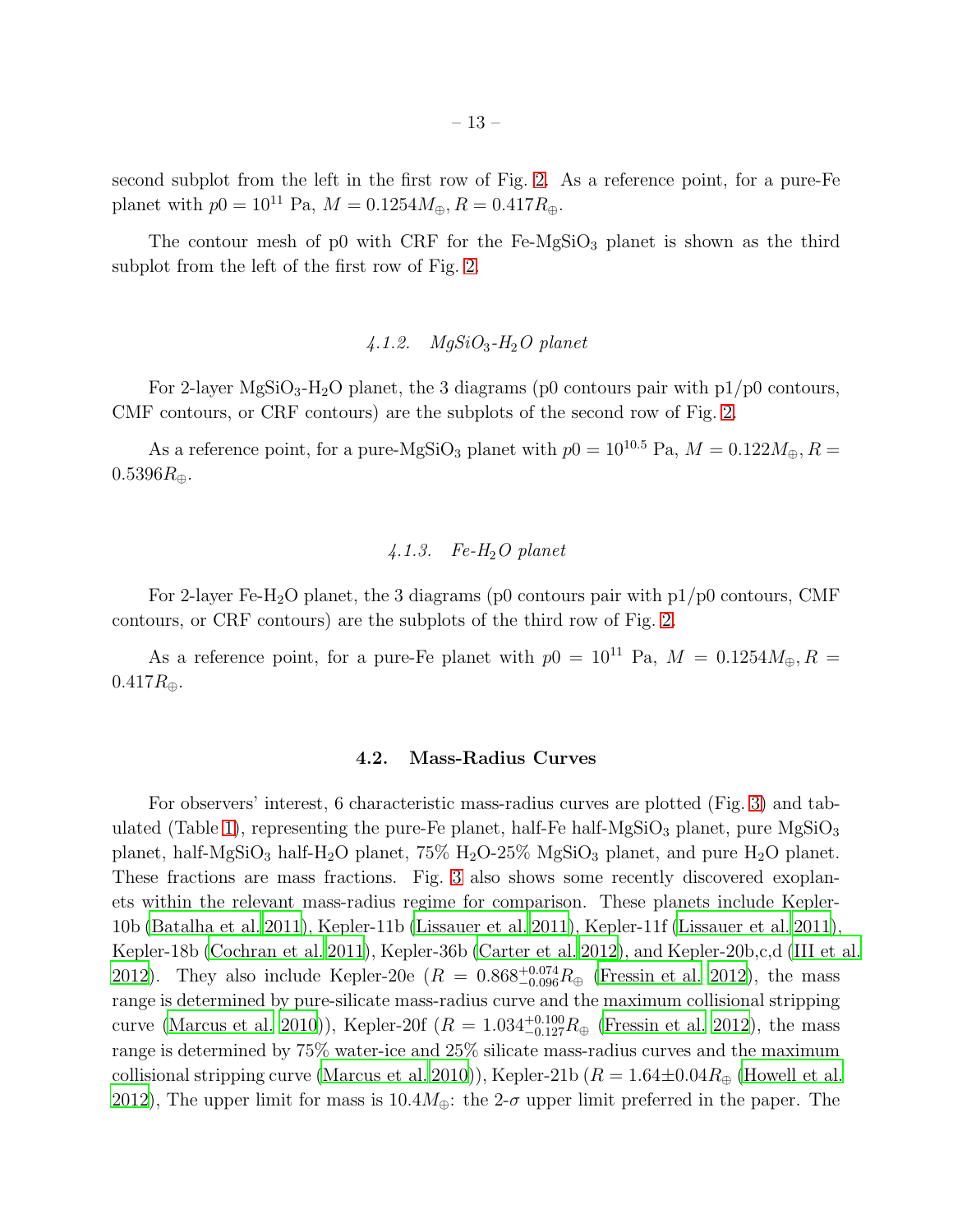lower limit is  $4M_{\oplus}$ , which is in between the "Earth" and "50% H<sub>2</sub>O-50% MgSiO<sub>3</sub>" model curves - the planet is very hot and is unlikely to have much water content if any at all.), Kepler-22b ( $R = 2.38 \pm 0.13 R_{\oplus}$  [\(Borucki et al. 2012](#page-25-14)), The 1- $\sigma$  upper limit for mass is 36 $M_{\oplus}$ for an eccentric orbit (or  $27M_{\oplus}$ , for circular orbit)), CoRoT-7b ( $M = 7.42 \pm 1.21M_{\oplus}$ ,  $R =$  $1.58 \pm 0.1 R_{\oplus}$  [\(Hatzes et al. 2011;](#page-26-1) [Leger et al. 2009](#page-26-20); [Queloz et al. 2009](#page-26-0))), 55 Cancri e (M =  $8.63 \pm 0.35 M_{\oplus}$ ,  $R = 2.00 \pm 0.14 R_{\oplus}$  [\(Winn et al. 2011\)](#page-27-15)), and GJ 1214b [\(Charbonneau et al.](#page-25-15) [2009\)](#page-25-15).

## <span id="page-13-0"></span>4.3. Levels of planet differentiation: the effect of Fe partitioning between mantle and core

All models of planets discussed so far assume that all Fe is in the core, while all Mg, Si and O are in the mantle, i.e., that a planet is fully differentiated. However, we know that in terrestrial planets some Fe is incorporated into the mantle. There are two separate processes which affect the Fe content of the mantle: (1) mechanical segregation of Fe-rich metal from the mantle to the core, and (2) different redox conditions resulting in a different Fe/Mg ratio within the mantle, which in turn affects the relative size of the core and mantle. In this section we show the effects of (1) undifferentiated versus fully-differentiated, and (2) reduced versus oxidized planetary structure on the mass-radius relation for a planet with the same Fe/Si and Mg/Si ratios.

For simplicity, here we ignore the  $H_2O$  and gaseous content of the planet and only consider the planet made of Fe, Mg, Si, O. To facilitate comparison between different cases, we fix the global atomic ratios of  $Fe/Mg=1$  and  $Mg/Si=1$ ; these fit well within the range of local stellar abundances [\(Grasset et al. 2009](#page-26-2)).

In particular, we consider a double-layer planet with a core and a mantle in two scenarios. One follows the incomplete mechanical separation of the Fe-rich metal during planet formation, and results in addition of Fe to the mantle as metal particles. It does not change EOS of the silicate components, but requires adding an Fe-EOS to the mantle mixture. Thus,

<sup>1</sup>mass in Earth Mass ( $M_{\oplus} = 5.9742 \times 10^{24} kg$ )

<sup>2</sup>radius in Earth Radius ( $R_{\oplus} = 6.371 \times 10^6 m$ )

 $^{4}$ p1/p0 stands for core-mantle-boundary pressure fraction, the ratio of the pressure at the core-mantle boundary (p1) over the pressure at the center of the planet (p0), in the two-layer model

<sup>3</sup>CRF stands for core radius fraction, the ratio of the radius of the core over the total radius of the planet, in the two-layer model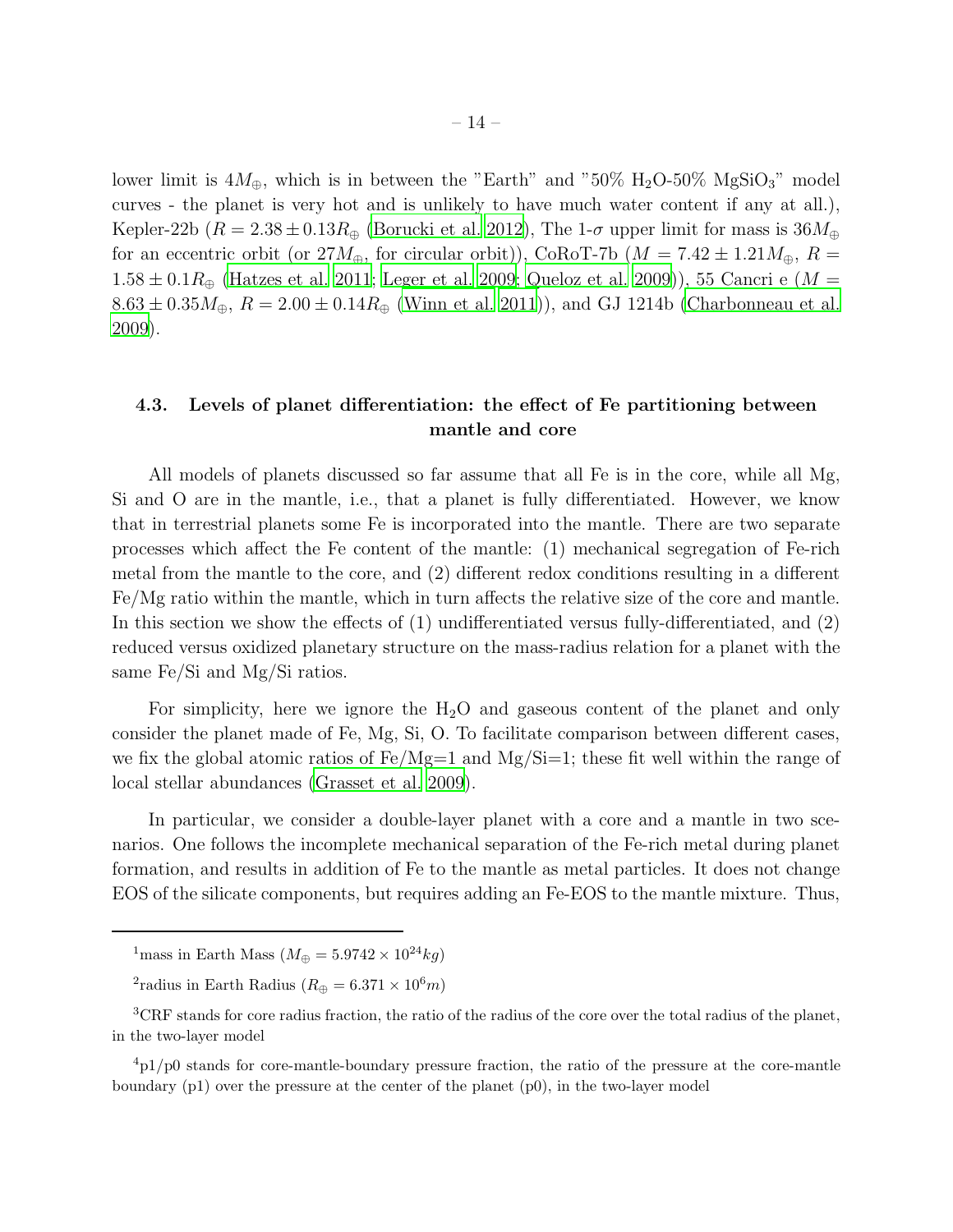

<span id="page-14-0"></span>Fig. 3.— Currently known transiting exoplanets are shown with their measured mass and radius with observation uncertainties. Earth and Venus are shown for comparison. The curves are calculated for planets composed of pure Fe,  $50\%$  Fe- $50\%$  MgSiO<sub>3</sub>, pure MgSiO<sub>3</sub>,  $50\%$   $\rm H_2O\text{-}50\%$   $\rm MgSiO_3,$   $75\%$   $\rm H_2O\text{-}25\%$   $\rm MgSiO_3$  and pure  $\rm H_2O.$  The red dashed curve is the maximum collisional stripping curve calculated by [Marcus et al. \(2010](#page-26-18)).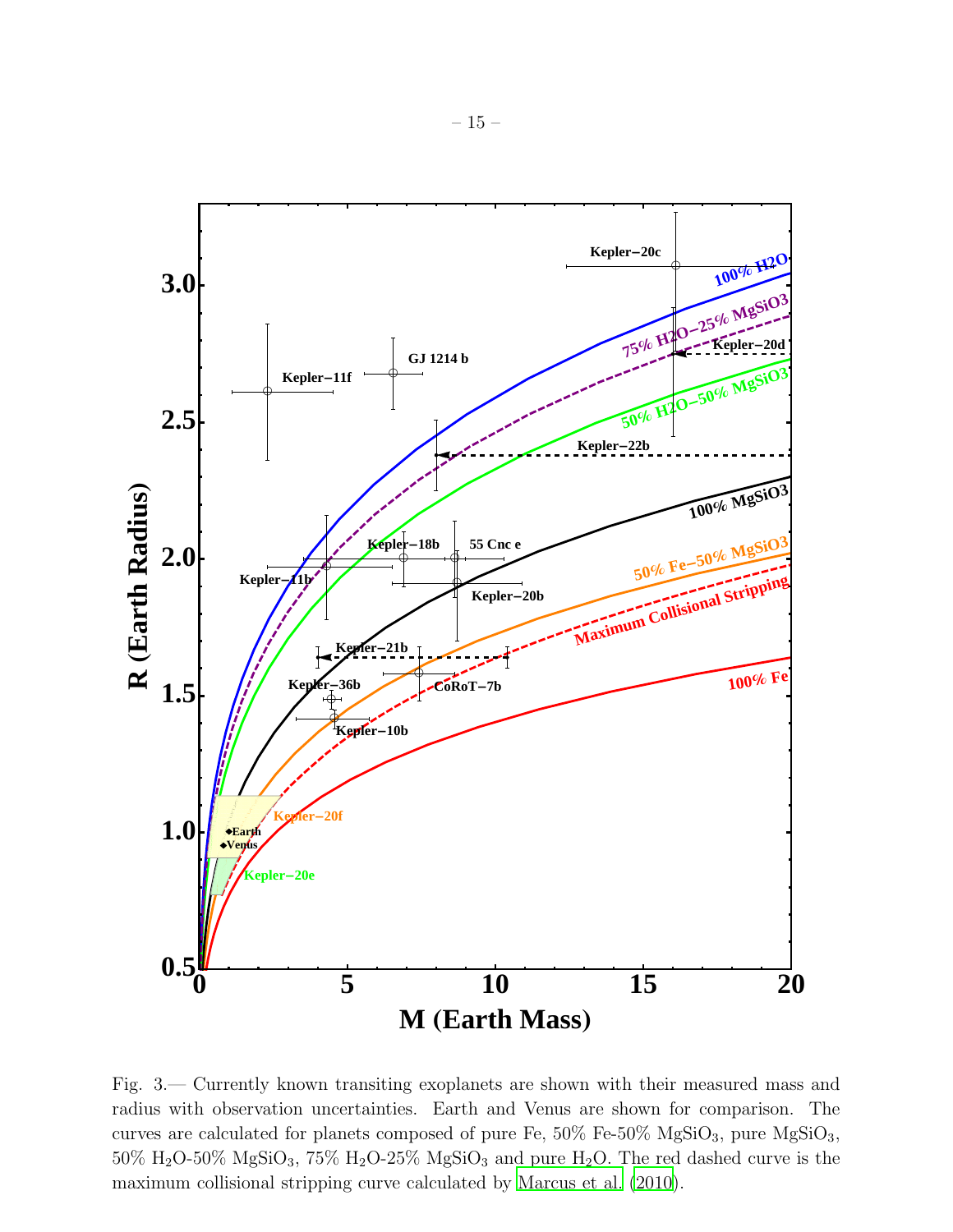$\begin{tabular}{l|c|c|c|c|c|c|c|c} \hline Fe & $50\%Fe$-50\%MgSiO_{3}$ & MgSiO_{3}$ & $50\%MgSiC\\ \hline \textit{Radius}^{2}$ & Mass & Radius & CRF^{3}$ & $p1/p0^{4}$ & Mass & Radius & Mass & Radius \\ \hline \end{tabular}$  $CRF$  $50\%MgSiO_3 - 50\%H_2O$  $0$   $25\%MgSiO_3-75\%H_2O$  $CRF$  $H<sub>2</sub>O$  $log_{10}(p0)$  $)$  Mass<sup>1</sup> 0.001496  $\rm_{1}$  Radius<sup>2</sup> 0.09947  $\begin{array}{ccc}\text{Mass} & \text{Radius} \\ \hline 0.00177 & 0.121\end{array}$ 0.6892  $CRF<sup>3</sup>$ <sup>3</sup>  $p1/p0^4$ 0.2931 Mass Radius Mass Radius CRF <sup>p</sup>1/p0 Mass Radius CRF <sup>p</sup>1/p0 Mass Radius 9.6 $6$   $\big|$   $0.001496$   $\big|$   $0.09947$   $\big|$   $0.0177$   $\big|$   $0.121$   $\big|$   $0.6892$   $\big|$   $0.2931$   $\big|$   $\big|$   $0.00623$   $\big|$   $0.008278$   $\big|$   $0.2963$   $\big|$   $0.5699$   $\big|$   $0.2374$   $\big|$   $0.01217$   $\big|$   $0.3616$   $\big|$   $0.4$ 9.7 0.002096 0.1112 0.002481 0.1354 0.6888 0.2925 0.008748 0.227 0.01156 0.3286 0.6013 0.2398 0.01699 0.4009 0.4444 0.3803 0.06174 0.63 9.88  $\big| 0.002931$  0.1243  $\big| 0.003472$  0.1513 0.6882 0.2918 0.01227 0.254 0.01615 0.3647 0.6051 0.2413 0.02351 0.4432 0.4475 0.385 0.08208 0.6853 9.9 $9\quad 0.00409\quad 0.1387\quad 0.004848\quad 0.169\quad 0.6876\quad 0.2909\quad 0.01717\quad 0.2838\quad 0.02255\quad 0.4049\quad 0.6085\quad 0.242\quad 0.03213\quad 0.4869\quad 0.4513\quad 0.3944\quad 0.1091\quad 0.74555\quad 0.00409\quad 0.00000\quad 0.00000\quad 0.00000\quad 0.00000\quad$ 100 | 0.005694 0.1546 | 0.006752 0.1885 0.6868 0.2898 | 0.02399 0.317 | 0.0313 0.4484 0.6119 0.2446 | 0.04399 0.535 0.4554 0.4016 | 0.1445 0.8102 10.1 $\frac{1}{1}$   $\frac{0.007904}{0.1722}$   $\frac{0.00938}{0.2101}$   $\frac{0.6858}{0.879}$   $\frac{0.23343}{0.3536}$   $\frac{0.3536}{0.4314}$   $\frac{0.4944}{0.4944}$   $\frac{0.6165}{0.2495}$   $\frac{0.2495}{0.06029}$   $\frac{0.588}{0.588}$   $\frac{0.4592}{0.4073}$   $\frac{0.190$ 10.2 $\footnotesize{2\quad}$  0.01094 0.1915  $\footnotesize{0.01299\quad0.2339\quad0.6847\quad0.2871}$  0.04644 0.3939 0.05943 0.5449 0.6209 0.253 0.08255 0.6461 0.4629 0.4119 0.2494 0.9515 10.3 0.01507 0.2126 0.01792 0.26 0.6834 0.2855 0.0643 0.4381 0.0817 0.6003 0.6249 0.2554 0.1127 0.7093 0.4662 0.4159 0.3249 1.028 10.4 $\frac{4}{100007}$  0.2356  $\left[ \begin{array}{cccc} 0.02464 & 0.2886 & 0.6819 & 0.2836 \end{array} \right]$  0.08866 0.4865 0.112 0.6607 0.6285 0.2571 0.1533 0.7777 0.4693 0.4197 0.4206 1.107 10.5 $5\quad\quad 0.02829\quad 0.2606\quad\quad 0.03372\quad 0.3197\quad 0.6801\quad 0.2815\quad\quad 0.1217\quad 0.5391\quad\quad 0.1528\quad 0.7262\quad 0.6318\quad 0.2585\quad\quad 0.2074\quad 0.8509\quad 0.4721\quad 0.4234\quad\quad 0.5416\quad \quad 1.1928\quad 0.0001\quad 0.00123$ 10.6 $6$   $\big|$   $0.0385$   $0.2876$   $\big|$   $0.04595$   $0.3535$   $0.6782$   $0.2792$   $\big|$   $0.1661$   $0.596$   $\big|$   $0.2074$   $0.7966$   $0.6347$   $0.2595$   $0.2789$   $0.2789$   $0.9289$   $0.4747$   $0.427$   $0.6938$   $1.276$ 10.7 0.05212 0.3167 0.06231 0.3901 0.6759 0.2767 0.2255 0.6573 0.2799 0.8718 0.6373 0.2603 0.3726 1.011 0.477 0.4305 0.8866 1.366 10.8 0.07021 0.348 0.08408 0.4296 0.6735 0.274 0.3042 0.7228 0.3754 0.9515 0.6396 0.261 0.4946 1.098 0.4792 0.4339 1.132 1.461 10.9 0.09408 0.3814 0.1129 0.4721 0.6708 0.2711 0.4075 0.7925 0.4998 1.035 0.6416 0.2615 0.6517 1.188 0.4811 0.437 1.444 1.562 11 0.1254 0.417 0.1508 0.5177 0.6679 0.2682 0.542 0.8661 0.6607 1.123 0.6434 0.2618 0.8529 1.282 0.4827 0.4397 1.841 1.669 11.1 0.1663 0.4548 0.2003 0.5663 0.6648 0.2651 0.7143 0.9429 0.8653 1.214 0.6448 0.2615 1.107 1.38 0.4839 0.4411 2.346 1.782 11.2 0.2193 0.4949 0.2647 0.618 0.6616 0.2621 0.927 1.02 1.117 1.305 0.6455 0.2598 1.42 1.477 0.4843 0.44 2.985 1.901 11.3 0.2877 0.537 0.348 0.6728 0.6582 0.259 1.2 1.101 1.437 1.4 0.6458 0.2589 1.818 1.58 0.484 0.44 3.77 2.023 11.4 0.3754 0.5814 0.455 0.7307 0.6547 0.2559 1.545 1.186 1.842 1.499 0.6458 0.2582 2.321 1.688 0.4834 0.4403 4.735 2.147 11.5 0.4875 0.6279 0.5919 0.7916 0.6512 0.2529 1.981 1.274 2.351 1.602 0.6453 0.2574 2.957 1.802 0.4828 0.4399 5.909 2.274 11.6 $6$   $\big|$   $0.6298$   $0.6765$   $\big|$   $0.7659$   $0.8554$   $0.6476$   $0.25$   $\big|$   $2.525$   $1.365$   $\big|$   $2.988$   $1.708$   $0.6445$   $0.2565$   $\big|$   $3.752$   $1.92$   $0.4822$   $0.4391$   $7.325$   $2.401$ 11.7 0.8096 0.727 0.986 0.9221 0.644 0.2473 3.203 1.458 3.78 1.818 0.6435 0.2552 4.732 2.041 0.4813 0.4383 9.038 2.529 11.8 1.036 0.7796 1.261 0.9907 0.6407 0.2451 4.043 1.554 4.763 1.933 0.6423 0.2536 5.936 2.164 0.4803 0.4377 11.11 2.66 11.9 $1.319$   $0.834$   $1.606$   $1.062$   $0.6374$   $0.2429$   $5.077$   $1.653$   $5.972$   $2.05$   $0.641$   $0.252$   $7.407$   $2.289$   $0.4792$   $0.4373$   $13.55$   $2.789$ 12 1.671 0.8902 2.036 1.136 0.6342 0.2407 6.297 1.749 7.392 2.165 0.6394 0.2488 9.127 2.411 0.4778 0.4341 16.42 2.915 12.1 2.108 0.9481 2.568 1.211 0.631 0.2385 7.714 1.842 9.043 2.275 0.6372 0.2449 11.12 2.529 0.4755 0.4299 19.77 3.039 12.2 2.648 1.007 3.226 1.289 0.6278 0.2363 9.423 1.935 11.03 2.386 0.6345 0.242 13.52 2.647 0.4727 0.4275 23.68 3.16 12.3 3.31 1.068 4.032 1.369 0.6247 0.2342 11.47 2.029 13.4 2.498 0.6317 0.2396 16.37 2.765 0.4695 0.4265 28.21 3.278 12.4 4.119 1.13 5.018 1.451 0.6216 0.2321 13.87 2.121 16.18 2.608 0.6285 0.2371 19.72 2.882 0.467 0.4248 33.49 3.393 12.5 5.103 1.193 6.216 1.534 0.6184 0.23 16.73 2.213 19.48 2.717 0.6252 0.2353 23.68 2.998 0.4646 0.4237 39.62 3.506 12.6 6.293 1.257 7.665 1.618 0.6153 0.228 20.1 2.304 23.36 2.825 0.6219 0.2339 28.31 3.111 0.4623 0.423 46.72 3.616 12.7 7.727 1.321 9.39 1.7 0.6126 0.2267 24.07 2.394 27.94 2.933 0.619 0.2323 33.71 3.222 0.46 0.4225 54.92 3.724 12.8 9.445 1.386 11.45 1.783 0.61 0.2254 28.68 2.483 33.24 3.037 0.6162 0.2306 39.97 3.33 0.4579 0.4214 64.22 3.826 12.9 11.49 1.451 13.91 1.865 0.6074 0.2241 33.99 2.569 39.33 3.138 0.6134 0.2288 47.15 3.434 0.4556 0.4199 74.79 3.924 13 13.92 1.515 16.81 1.947 0.6048 0.2227 40.05 2.65 46.26 3.234 0.6105 0.2266 55.31 3.534 0.4531 0.4177 86.85 4.017 13.1 16.78 1.579 20.21 2.027 0.6024 0.2213 46.88 2.728 54.07 3.325 0.6075 0.2238 64.47 3.627 0.4503 0.4148 100.3 4.104 13.2 20.14 1.642 24.2 2.106 0.5999 0.2198 54.49 2.799 62.77 3.409 0.6042 0.2207 74.65 3.713 0.4472 0.4114 115.3 4.183 13.3 24.05 1.704 28.85 2.183 0.5973 0.2182 63.08 2.866 72.58 3.488 0.6006 0.2178 86.14 3.793 0.4438 0.4087 131.9 4.256 13.4 28.6 1.765 34.23 2.258 0.5947 0.2166 72.75 2.928 83.62 3.563 0.5967 0.2152 99.08 3.87 0.4404 0.4064 150.3 4.322 13.5 33.87 1.824 40.45 2.331 0.5921 0.2151 83.59 2.986 95.97 3.631 0.5928 0.2129 113.6 3.94 0.437 0.4043 170.8 4.382 13.6 39.94 1.881 47.59 2.401 0.5895 0.2136 95.68 3.039 109.8 3.695 0.5888 0.2106 129.7 4.006 0.4338 0.4022 193.6 4.435 13.7 46.92 1.937 55.76 2.468 0.5869 0.2123 109.1 3.088 125.1 3.754 0.5847 0.2083 147.6 4.064 0.4306 0.4001 218.7 4.483 13.8 54.93 1.99 65.07 2.531 0.5844 0.2114 <sup>124</sup> 3.132 <sup>142</sup> 3.807 0.5807 0.2061 167.2 4.116 0.4274 0.3979 246.6 4.525 13.9 64.08 2.042 75.65 2.59 0.582 0.2106 140.3 3.17 160.6 3.854 0.5768 0.2038 188.8 4.162 0.4242 0.3956 277.3 4.561 14 74.51 2.091 87.65 2.645 0.5797 0.21 158.2 3.204 <sup>181</sup> 3.895 0.5728 0.2015 212.5 4.202 0.4209 0.3932 311.3 4.592 14.1 86.37 2.138 101.2 2.697 0.5775 0.2094 177.8 3.232 203.3 3.93 0.5688 0.1992 238.4 4.236 0.4175 0.3908 348.7 4.618 14.2 99.8 2.183 116.5 2.745 0.5755 0.2089 199.2 3.255 227.7 3.959 0.5648 0.1971 266.8 4.265 0.4142 0.3884 390.1 4.639 14.3 <sup>115</sup> 2.226 133.8 2.789 0.5735 0.2085 222.5 3.274 254.2 3.983 0.5607 0.1951 297.9 4.288 0.4109 0.3861 435.9 4.656 14.4132.1 2.266 153.1 2.829 0.5716 0.2082 248.1 3.288 283.3 4.002 0.5567 0.1932 332.1 4.307 0.4076 0.3841 486.4 4.669

Table 1: Data for the <sup>6</sup> characteristic mass-radius curves

<span id="page-15-0"></span> $\sigma$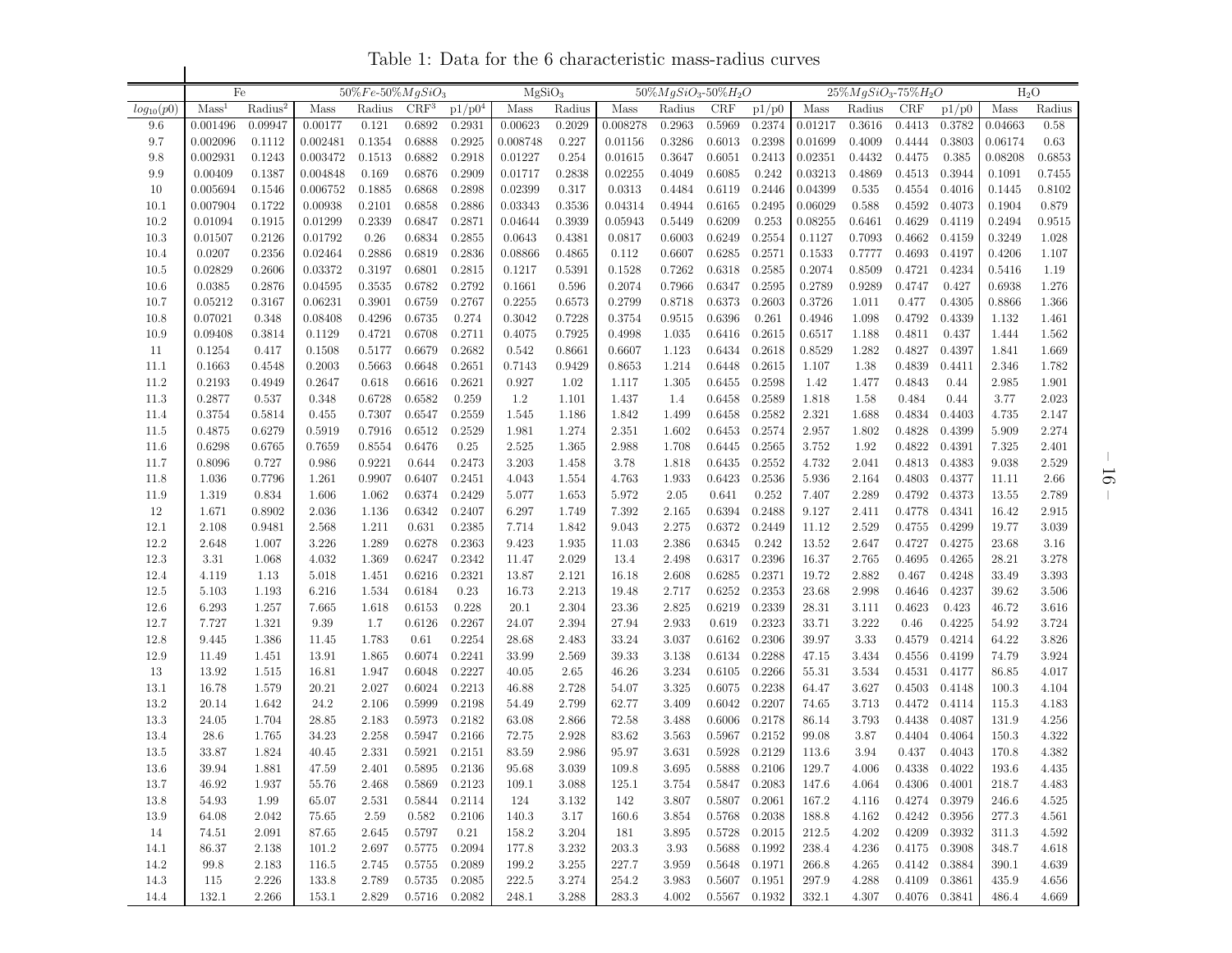the planet generally consists of a Fe metal core and a partially differentiated mantle consisting of the mixture of metallic Fe and  $MgSiO<sub>3</sub>$  silicates. While the distribution of metallic Fe may have a radial gradient, for simplicity we assume that it is uniformly distributed in the silicate mantle. Within scenario 1, we calculate three cases to represent different levels of differentiation:

- **Case 1: complete differentiation** metallic Fe core and  $MgSiO<sub>3</sub>$  silicate mantle. For Fe/Mg=1, CMF=0.3574.
- Case 2: partial differentiation half the Fe forms a smaller metallic Fe core, with the other half of metal being mixed with  $MgSiO<sub>3</sub>$  silicates in the mantle. CMF=0.1787.
- **Case 3: no differentiation** All the metallic Fe is mixed with  $MgSiO<sub>3</sub>$  in the mantle.  $CMF=0$  (no core).

The other scenario assumes different redox conditions, resulting in different Fe/Mg ratios in mantle minerals, and therefore requiring different EOS for the  $Fe<sup>2+</sup>$ -bearing silicates and oxides. More oxidized mantle means adding more Fe in the form of FeO to the  $MgSiO<sub>3</sub>$ silicates to form  $(Mg,Fe)SiO<sub>3</sub>$  silicates and  $(Mg,Fe)O$  magnesiow ustite (mv), thus reducing the amount of Fe in the core. The exact amounts of  $(Mg,Fe)SiO<sub>3</sub>$  and  $(Mg,Fe)O$  in the mantle are determined by the following mass balance equation:

<span id="page-16-0"></span>
$$
x \ FeO + MgSiO3 \ \to (Mg_{\frac{1}{1+x}}, Fe_{\frac{x}{1+x}})SiO_3 + x \ (Mg_{\frac{1}{1+x}}, Fe_{\frac{x}{1+x}})O \tag{6}
$$

x denotes the relative amount of FeO added to the silicate mantle,  $x=0$  being the most reduced state with no Fe in the mantle, and  $x=1$  being the most oxidized state with all Fe existing as oxides in the mantle. This oxidization process conserves the global Fe/Mg and Mg/Si ratios, but increases O content and thus the O/Si ratio of the planet since Fe is added to the mantle in the form of FeO. Because in stellar environments O is excessively abundant relative to Mg, Si, and Fe (e.g., the solar elemental abundances [\(Asplund et al. 2009\)](#page-25-16)), it is not a limiting factor in our models of oxidized planets. We calculate the following three cases to represent the full range of redox conditions:

- **Case 4: no oxidization of Fe**  $x=0$ . Metal Fe core and MgSiO<sub>3</sub> silicate mantle. For  $Fe/Mg=1, O/Si=3, CMF=0.3574.$
- **Case 5: partial oxidization of Fe**  $x=0.5$ . Half the Fe forms smaller metal core, the other half is added as FeO to the mantle.  $O/Si=3.5$ ,  $CMF=0.1700$ .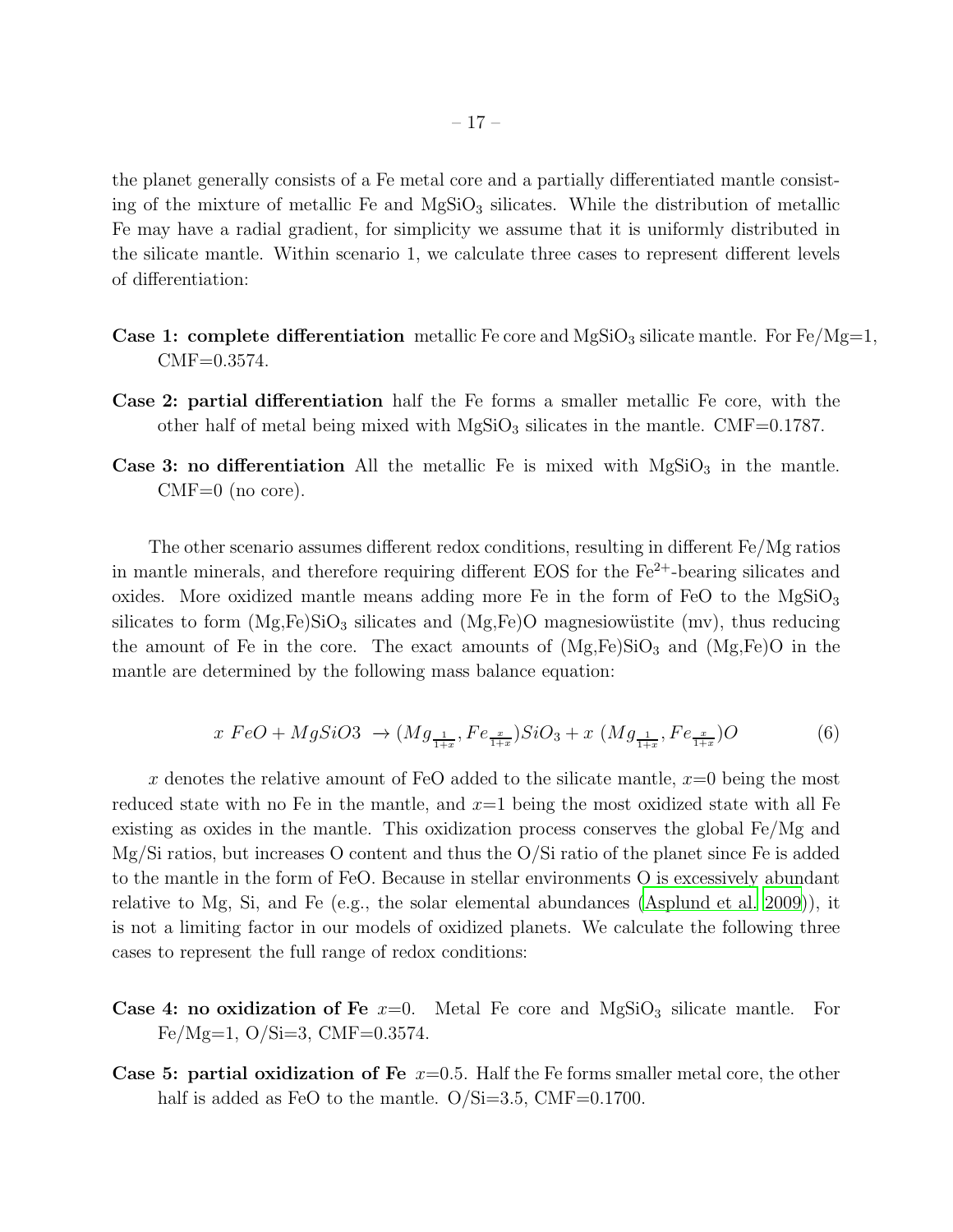**Case 6: complete oxidization of Fe**  $x=1$ . All Fe is added as FeO to the mantle, resulting in no metal core at all.  $O/Si=4$ , CMF=0.

Notice that Case 4 looks identical to Case 1. However, the silicate EOS used to calculate Case 4 is different from Case 1 at ultrahigh pressures (beyond 0.90 TPa). For Cases 4, 5, and 6, the  $(Mg,Fe)SiO<sub>3</sub> EOS$  is adopted from [Caracas & Cohen \(2008\)](#page-25-5) and [Spera et al.](#page-27-10) [\(2006\)](#page-27-10) which only consider perovskite (pv) and post-perovskite (ppv) phases without including further dissociation beyond 0.90 TPa, since the  $Fe^{2+}$ -bearing silicate EOS at ultrahigh pressures is hardly available. On the other hand, Comparison between Case 1 and Case 4 also shows the uncertainty on mass-radius relation resulting from the different choice of EOS (see Table [2\)](#page-19-0). Fe<sup>2+</sup>-bearing pv and ppv have the general formula:  $(Mg_y, Fe_{1-y})SiO_3$ , where y denotes the relative atomic number fraction of Mg and Fe in the silicate mineral. The  $(Mg_y,Fe_{1-y})SiO_3$  silicate is therefore a binary component equilibrium solid solution. It could either be pv or ppv or both depending on the pressure [\(Spera et al.](#page-27-10) [2006](#page-27-10)). We can safely approximate the narrow pressure region where pv and ppv co-exist as a single transition pressure from pv to ppv. This pressure is calculated as the arithmetic mean of the initial transition pressure of  $pv \rightarrow pv+ppv$  mixture and the final transition pressure of  $pv+ppv$  mixture  $\rightarrow$  ppv [\(Spera et al. 2006\)](#page-27-10). The pv EOS and ppv EOS are connected at this transition pressure to form a consistent EOS for all pressures.

Addition of FeO to  $MgSiO<sub>3</sub>$  results in the appearance of a second phase, magnesiowüstite, in the mantle according to Eq. [6.](#page-16-0) The (Mg,Fe)O EOS for Cases 4, 5, and 6 is adopted from [Fei et al. \(2007\)](#page-25-17), which includes the electronic spin transition of high-spin to low-spin in  $Fe^{2+}$ . For simplicity, we assume that pv/ppv and mw have the same Mg/Fe ratio.

Fig. [4](#page-18-0) shows fractional differences  $(\eta)$  in radius of Cases 2 & 3 compared to Case 1 as well as Cases 5 & 6 compared to Case 4 ( $r_0$  is radius of the reference case, which is that of Case 1 for Cases 2  $\&$  3 and is that of Case 4 for Case 5  $\&$  6):

$$
\eta = \frac{r - r_0}{r_0} \tag{7}
$$

Oxidization of Fe (partitioning Fe as Fe-oxides from the core into the mantle) makes the planet appear larger. The complete oxidization of Fe makes the radius 3% larger for small planets around 1  $M_{\oplus}$ , then the difference decreases with increasing mass within the mass range of 1 to 20  $M_{\oplus}$ . Undifferentiated planets (partitioning of metallic Fe from the core into the mantle) appear smaller than fully differentiated planets. The completely undifferentiated planet is practically indistinguishable in radius for small planets around 1  $M_{\oplus}$ , then the difference increases to 1%-level around 20  $M_{\oplus}$ . The mass, radius, CRF and p1/p0 data of Cases 1 through 6 are listed in Table [2.](#page-19-0)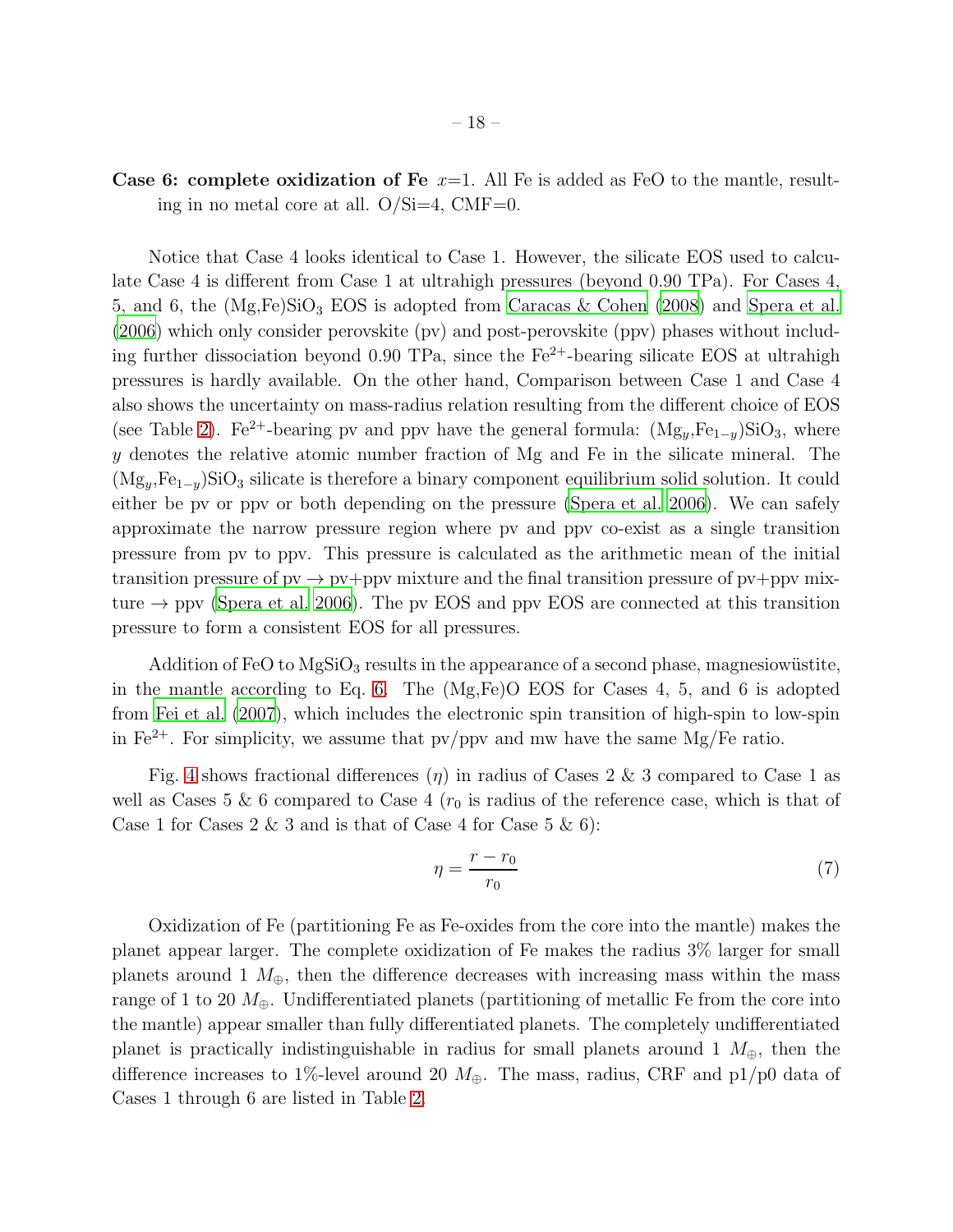

<span id="page-18-0"></span>Fig. 4.— fractional differences in radius resulting from Fe partitioning between mantle and core. black curve: Case 1 & Case 4 (complete differentiation and no oxidization of Fe); solid brown curve: Case 2 (partial (50%) differentiation: 50% metallic Fe mixed with the mantle); solid pink curve: Case 3 (no differentiation: all metallic Fe mixed with the mantle); dashed brown curve: Case 5 (partial (50%) oxidization of Fe); dashed pink curve: Case 6 (complete oxidization of Fe)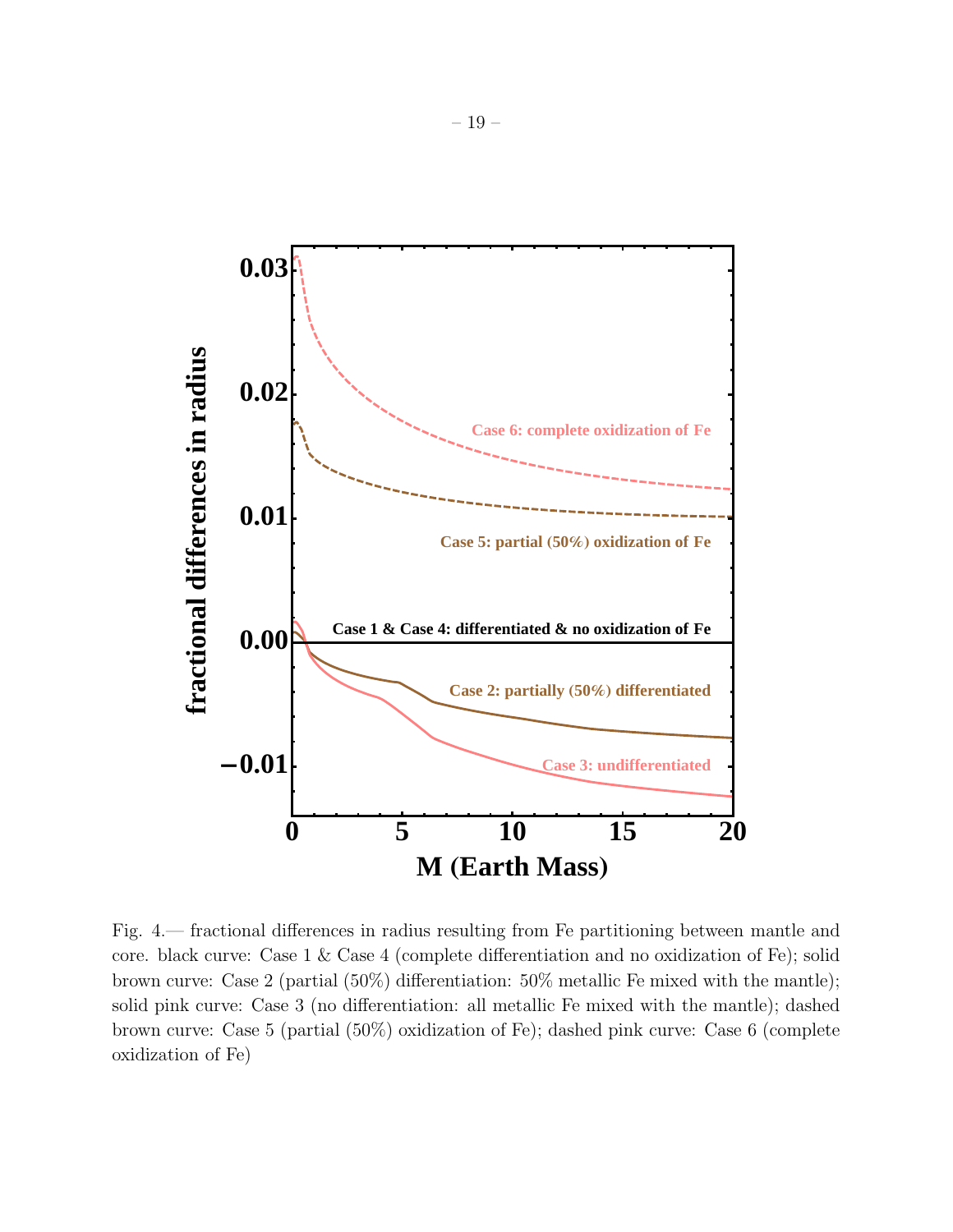Table 2: Data of Cases <sup>1</sup> through <sup>6</sup>

|                | Case $1$ (CMF=0.3574) |                     |                  | Case 2 $(CMF=0.1787)$ |                      |                  |                  | Case 3           |                  |                  | Case $4$ (CMF=0.3574) |                  | Case 5 $(CMF=0.1700)$ |                  | Case 6              |                  |                  |                  |                     |                  |
|----------------|-----------------------|---------------------|------------------|-----------------------|----------------------|------------------|------------------|------------------|------------------|------------------|-----------------------|------------------|-----------------------|------------------|---------------------|------------------|------------------|------------------|---------------------|------------------|
| $log_{10}(p0)$ | Mass <sup>1</sup>     | Radius <sup>2</sup> | CRF <sup>3</sup> | $p1/p0^4$             | Mass                 | Radius           | <b>CRF</b>       | p1/p0            | Mass             | Radius           | Mass                  | Radius           | <b>CRF</b>            | p1/p0            | Mass                | Radius           | CRF              | p1/p0            | Mass                | Radius           |
| 9.6            | 0.002009              | 0.1302              | 0.5972           | 0.3847                | 0.002395             | 0.1381           | 0.4736           | 0.5634           | 0.004165         | 0.1659           | 0.002009              | 0.1302           | 0.5972                | 0.3847           | 0.002526            | 0.1428           | 0.4584           | 0.5625           | 0.004921            | 0.1804           |
| 9.7            | 0.002816              | 0.1456              | 0.5967           | 0.3839                | 0.003359             | 0.1545           | 0.4731           | 0.5626           | 0.005846         | 0.1856           | 0.002816              | 0.1456           | 0.5967                | 0.3839           | 0.003542            | 0.1597           | 0.4579           | 0.5617           | 0.006905            | 0.2018           |
| 9.8            | 0.003941              | 0.1628<br>0.1819    | 0.5961<br>0.5954 | 0.383<br>0.382        | 0.004704<br>0.006573 | 0.1727<br>0.1929 | 0.4726           | 0.5616<br>0.5604 | 0.008194         | 0.2076<br>0.232  | 0.003941<br>0.005504  | 0.1628<br>0.1819 | 0.5961<br>0.5954      | 0.383<br>0.382   | 0.004959<br>0.00693 | 0.1786<br>0.1995 | 0.4574<br>0.4567 | 0.5607           | 0.009673<br>0.01352 | 0.2256<br>0.252  |
| 9.9            | 0.005504              |                     |                  |                       |                      |                  | 0.4719           |                  | 0.01146          |                  |                       |                  |                       |                  |                     |                  |                  | 0.5596           |                     |                  |
| 10<br>10.1     | 0.00767<br>0.01066    | 0.203<br>0.2263     | 0.5946<br>0.5936 | 0.3807<br>0.3792      | 0.009165<br>0.01275  | 0.2154<br>0.2401 | 0.4711<br>0.4702 | 0.5591<br>0.5575 | 0.016<br>0.02228 | 0.2589<br>0.2887 | 0.00767<br>0.01066    | 0.203<br>0.2263  | 0.5946<br>0.5936      | 0.3807<br>0.3792 | 0.009662<br>0.01344 | 0.2227<br>0.2484 | 0.456<br>0.455   | 0.5582<br>0.5567 | 0.01887<br>0.02625  | 0.2812<br>0.3135 |
| 10.2           | 0.01477               | 0.252               | 0.5924           | 0.3774                | 0.01767              | 0.2674           | 0.469            | 0.5557           | 0.03093          | 0.3215           | 0.01477               | 0.252            | 0.5924                | 0.3774           | 0.01863             | 0.2766           | 0.454            | 0.5548           | 0.03639             | 0.3489           |
| 10.3           | 0.02039               | 0.2802              | 0.591            | 0.3754                | 0.02442              | 0.2974           | 0.4678           | 0.5536           | 0.04278          | 0.3575           | 0.02039               | 0.2802           | 0.591                 | 0.3754           | 0.02574             | 0.3076           | 0.4527           | 0.5528           | 0.05027             | 0.3878           |
| 10.4           | 0.02805               | 0.311               | 0.5894           | 0.3732                | 0.03362              | 0.3303           | 0.4663           | 0.5513           | 0.05893          | 0.3968           | 0.02805               | 0.311            | 0.5894                | 0.3732           | 0.03544             | 0.3416           | 0.4513           | 0.5504           | 0.06915             | 0.4301           |
| 10.5           | 0.03842               | 0.3447              | 0.5876           | 0.3706                | 0.0461               | 0.3661           | 0.4647           | 0.5487           | 0.08081          | 0.4395           | 0.03842               | 0.3447           | 0.5876                | 0.3706           | 0.04859             | 0.3786           | 0.4497           | 0.5479           | 0.09465             | 0.476            |
| 10.6           | 0.05239               | 0.3814              | 0.5856           | 0.3679                | 0.06292              | 0.405            | 0.4628           | 0.5459           | 0.1102           | 0.4858           | 0.05239               | 0.3814           | 0.5856                | 0.3679           | 0.06631             | 0.4189           | 0.448            | 0.5451           | 0.1289              | 0.5257           |
| 10.7           | 0.07111               | 0.4211              | 0.5833           | 0.3649                | 0.08548              | 0.4472           | 0.4608           | 0.5429           | 0.1496           | 0.5356           | 0.07111               | 0.4211           | 0.5833                | 0.3649           | 0.09006             | 0.4624           | 0.446            | 0.5422           | 0.1744              | 0.5789           |
| 10.8           | 0.09605               | 0.464               | 0.5809           | 0.3617                | 0.1155               | 0.4927           | 0.4587           | 0.5398           | 0.2017           | 0.5888           | 0.09605               | 0.464            | 0.5809                | 0.3617           | 0.1217              | 0.5094           | 0.4439           | 0.5392           | 0.2345              | 0.6358           |
| 10.9           | 0.1291                | 0.5101              | 0.5782           | 0.3584                | 0.1553               | 0.5416           | 0.4564           | 0.5366           | 0.2702           | 0.6456           | 0.1291                | 0.5101           | 0.5782                | 0.3584           | 0.1636              | 0.5599           | 0.4417           | 0.5361           | 0.3113              | 0.6946           |
| 11             | 0.1725                | 0.5595              | 0.5753           | 0.355                 | 0.2077               | 0.5939           | 0.454            | 0.5334           | 0.3596           | 0.7056           | 0.1725                | 0.5595           | 0.5753                | 0.355            | 0.2187              | 0.6139           | 0.4394           | 0.533            | 0.408               | 0.7548           |
| 11.1           | 0.2294                | 0.6123              | 0.5723           | 0.3515                | 0.2762               | 0.6495           | 0.4515           | 0.5302           | 0.4744           | 0.7684           | 0.2294                | 0.6123           | 0.5723                | 0.3515           | 0.2903              | 0.6709           | 0.4371           | 0.5302           | 0.5315              | 0.8177           |
| 11.2           | 0.3033                | 0.6684              | 0.5692           | 0.348                 | 0.3652               | 0.7085           | 0.4489           | 0.5271           | 0.6178           | 0.8323           | 0.3033                | 0.6684           | 0.5692                | 0.348            | 0.3833              | 0.7313           | 0.4347           | 0.5275           | 0.6905              | 0.884            |
| 11.3           | 0.399                 | 0.7278              | 0.566            | 0.3445                | 0.48                 | 0.7708           | 0.4463           | 0.5241           | 0.8018           | 0.8996           | 0.399                 | 0.7278           | 0.566                 | 0.3445           | 0.5024              | 0.7945           | 0.4323           | 0.5255           | 0.8932              | 0.9536           |
| 11.4           | 0.5219                | 0.7906              | 0.5627           | 0.3412                | 0.6266               | 0.8358           | 0.4437           | 0.5216           | 1.036            | 0.9699           | 0.5219                | 0.7906           | 0.5627                | 0.3412           | 0.6542              | 0.8604           | 0.43             | 0.5237           | 1.15                | 1.026            |
| 11.5           | 0.679                 | 0.8565              | 0.5594           | 0.3379                | 0.8118               | 0.9031           | 0.4412           | 0.5199           | 1.331            | 1.043            | 0.679                 | 0.8565           | 0.5594                | 0.3379           | 0.8478              | 0.9294           | 0.4278           | 0.5219           | 1.472               | 1.101            |
| 11.6           | 0.8779                | 0.9251              | 0.5561           | 0.3352                | 1.047                | 0.9733           | 0.4388           | 0.5181           | 1.702            | 1.119            | 0.8779                | 0.9251           | 0.5561                | 0.3352           | 1.093               | 1.001            | 0.4255           | 0.5201           | 1.874               | 1.178            |
| 11.7           | 1.128                 | 0.996               | 0.553            | 0.333                 | 1.343                | 1.046            | 0.4365           | 0.5163           | 2.166            | 1.197            | 1.128                 | 0.996            | 0.553                 | 0.333            | 1.402               | 1.076            | 0.4233           | 0.5184           | 2.373               | 1.258            |
| 11.8           | 1.443                 | 1.07                | 0.55             | 0.3307                | 1.715                | 1.122            | 0.4341           | 0.5145           | 2.741            | 1.277            | 1.443                 | 1.07             | 0.55                  | 0.3307           | 1.789               | 1.154            | 0.4211           | 0.5167           | 2.99                | 1.34             |
| 11.9<br>12     | 1.837<br>2.327        | 1.146<br>1.225      | 0.547<br>0.5441  | 0.3284<br>0.3262      | 2.179<br>2.755       | 1.2<br>1.281     | 0.4318<br>0.4295 | 0.5127<br>0.511  | 3.453<br>4.303   | 1.36<br>1.442    | 1.837<br>2.327        | 1.146<br>1.225   | 0.547<br>0.5441       | 0.3284<br>0.3262 | 2.272<br>2.871      | 1.233<br>1.316   | 0.419<br>0.4168  | 0.5152<br>0.5137 | 3.75<br>4.68        | 1.423<br>1.509   |
| 12.1           | 2.934                 | 1.306               | 0.5412           | 0.324                 | 3.468                | 1.364            | 0.4273           | 0.5094           | 5.306            | 1.522            | 2.934                 | 1.306            | 0.5412                | 0.324            | 3.61                | 1.4              | 0.4147           | 0.5123           | 5.818               | 1.596            |
| 12.2           | 3.682                 | 1.39                | 0.5383           | 0.3219                | 4.344                | 1.448            | 0.425            | 0.5077           | 6.522            | 1.603            | 3.682                 | 1.39             | 0.5383                | 0.3219           | 4.519               | 1.486            | 0.4126           | 0.5109           | 7.203               | 1.684            |
| 12.3           | 4.6                   | 1.475               | 0.5355           | 0.3197                | 5.403                | 1.533            | 0.4229           | 0.5068           | 7.986            | 1.685            | 4.6                   | 1.475            | 0.5355                | 0.3197           | 5.63                | 1.574            | 0.4105           | 0.5095           | 8.886               | 1.775            |
| 12.4           | 5.72                  | 1.562               | 0.5327           | 0.3176                | 6.671                | 1.617            | 0.4208           | 0.5068           | 9.724            | 1.766            | 5.72                  | 1.562            | 0.5327                | 0.3176           | 6.983               | 1.664            | 0.4085           | 0.5081           | 10.93               | 1.866            |
| 12.5           | 7.071                 | 1.649               | 0.53             | 0.3161                | 8.202                | 1.702            | 0.4189           | 0.5067           | 11.8             | 1.848            | 7.082                 | 1.651            | 0.5299                | 0.3155           | 8.626               | 1.754            | 0.4064           | 0.5065           | 13.39               | 1.96             |
| 12.6           | 8.686                 | 1.736               | 0.5275           | 0.3152                | 10.04                | 1.787            | 0.417            | 0.5065           | 14.27            | 1.929            | 8.729                 | 1.74             | 0.527                 | 0.3133           | 10.61               | 1.847            | 0.4043           | 0.5049           | 16.37               | 2.054            |
| 12.7           | 10.62                 | 1.822               | 0.5251           | 0.3143                | 12.23                | 1.871            | 0.4152           | 0.5064           | 17.18            | 2.01             | 10.71                 | 1.831            | 0.5242                | 0.311            | 13                  | 1.94             | 0.4021           | 0.503            | 19.96               | 2.15             |
| 12.8           | 12.93                 | 1.908               | 0.5228           | 0.3134                | 14.83                | 1.955            | 0.4134           | 0.5063           | 20.6             | 2.09             | 13.09                 | 1.923            | 0.5213                | 0.3086           | 15.86               | 2.034            | 0.3999           | 0.5009           | 24.29               | 2.248            |
| 12.9           | 15.67                 | 1.993               | 0.5206           | 0.3125                | 17.9                 | 2.038            | 0.4116           | 0.5059           | 24.57            | 2.168            | 15.93                 | 2.015            | 0.5183                | 0.3061           | 19.29               | 2.129            | 0.3976           | 0.4985           | 29.48               | 2.347            |
| 13             | 18.9                  | 2.078               | 0.5183           | 0.3116                | 21.53                | 2.12             | 0.4098           | 0.5054           | 29.15            | 2.244            | 19.3                  | 2.108            | 0.5153                | 0.3033           | 23.36               | 2.224            | 0.3952           | 0.4958           | 35.73               | 2.448            |
| 13.1           | 22.69                 | 2.161               | 0.5161           | 0.3104                | 25.76                | 2.201            | 0.4079           | 0.5049           | 34.37            | 2.316            | 23.28                 | 2.2              | 0.5121                | 0.3004           | 28.19               | 2.32             | 0.3927           | 0.4928           | 43.22               | 2.551            |
| 13.2           | 27.12                 | 2.242               | 0.5139           | 0.3092                | 30.67                | 2.279            | 0.406            | 0.5044           | 40.27            | 2.384            | 27.97                 | 2.293            | 0.5089                | 0.2972           | 33.9                | 2.417            | 0.3901           | 0.4893           | 52.21               | 2.656            |
| 13.3           | 32.27                 | 2.322               | 0.5116           | 0.3078                | 36.33                | 2.354            | 0.404            | 0.5039           | 46.99            | 2.449            | 33.46                 | 2.385            | 0.5054                | 0.2937           | 40.62               | 2.513            | 0.3873           | 0.4853           | 62.98               | 2.762            |
| 13.4           | 38.2                  | 2.399               | 0.5093           | 0.3066                | 42.8                 | 2.426            | 0.402            | 0.5038           | 54.61            | 2.511            | 39.88                 | 2.477            | 0.5018                | 0.29             | 48.52               | 2.61             | 0.3844           | 0.481            | 75.88               | 2.87             |
| 13.5           | 45.05                 | 2.472               | 0.5069           | 0.3056                | 50.18                | 2.494            | 0.4001           | 0.5042           | 63.25            | 2.569            | 47.37                 | 2.569            | 0.4981                | 0.2862           | 57.81               | 2.708            | 0.3813           | 0.4765           | 91.32               | 2.981            |
| 13.6           | 52.85                 | 2.542               | 0.5046           | 0.3048                | 58.56                | 2.557            | 0.3982           | 0.5045           | 72.97            | 2.624            | 56.06                 | 2.66             | 0.4942                | 0.2821           | 68.68               | 2.806            | 0.3782           | 0.4714           | 109.8               | 3.093            |
| 13.7           | 61.72                 | 2.608<br>2.67       | 0.5024           | 0.3044                | 68.09                | 2.618            | 0.3963           | 0.5049           | 83.87            | 2.675<br>2.722   | 66.14                 | 2.752<br>2.842   | 0.4901                | 0.2779           | 81.38<br>96.2       | 2.905<br>3.004   | 0.375            | 0.466            | 131.9               | 3.208            |
| 13.8<br>13.9   | 71.81<br>83.26        | 2.728               | 0.5002<br>0.4982 | 0.3042<br>0.3041      | 78.88<br>91.07       | 2.674<br>2.727   | 0.3945<br>0.3928 | 0.5055<br>0.5062 | 96.04<br>109.6   | 2.765            | 77.81<br>91.29        | 2.933            | 0.4859<br>0.4816      | 0.2735<br>0.2689 | 113.5               | 3.104            | 0.3716<br>0.3682 | 0.4604<br>0.4544 | 158.4<br>190        | 3.326<br>3.446   |
| 14             | 96.2                  | 2.781               | 0.4962           | 0.3042                | 104.8                | 2.775            | 0.3911           | 0.507            | 124.6            | 2.804            | 106.8                 | 3.024            | 0.4772                | 0.2642           | 133.6               | 3.204            | 0.3647           | 0.4481           | 227.8               | 3.568            |
| 14.1           | 110.8                 | 2.831               | 0.4944           | 0.3043                | 120.1                | 2.819            | 0.3895           | 0.5079           | 141.3            | 2.839            | 124.7                 | 3.114            | 0.4727                | 0.2593           | 157                 | 3.306            | 0.3612           | 0.4415           | 273                 | 3.694            |
| 14.2           | 127.2                 | 2.876               | 0.4926           | 0.3045                | 137.3                | 2.859            | 0.388            | 0.509            | 159.6            | 2.87             | 145.2                 | 3.205            | 0.468                 | 0.2542           | 184.1               | 3.408            | 0.3575           | 0.4345           | 327.1               | 3.823            |
| 14.3           | 145.5                 | 2.917               | 0.491            | 0.3049                | 156.4                | 2.894            | 0.3865           | 0.5102           | 179.9            | 2.897            | 168.7                 | 3.295            | 0.4633                | 0.2489           | 215.5               | 3.511            | 0.3538           | 0.4271           | 391.8               | 3.955            |
| 14.4           | 166                   | 2.954               | 0.4894           | 0.3054                | 177.5                | 2.925            | 0.3851           | 0.5115           | 202.3            | 2.92             | 195.5                 | 3.386            | 0.4584                | 0.2435           | 251.8               | 3.615            | 0.3499           | 0.4195           | 469.1               | 4.091            |

<span id="page-19-0"></span>– 20 –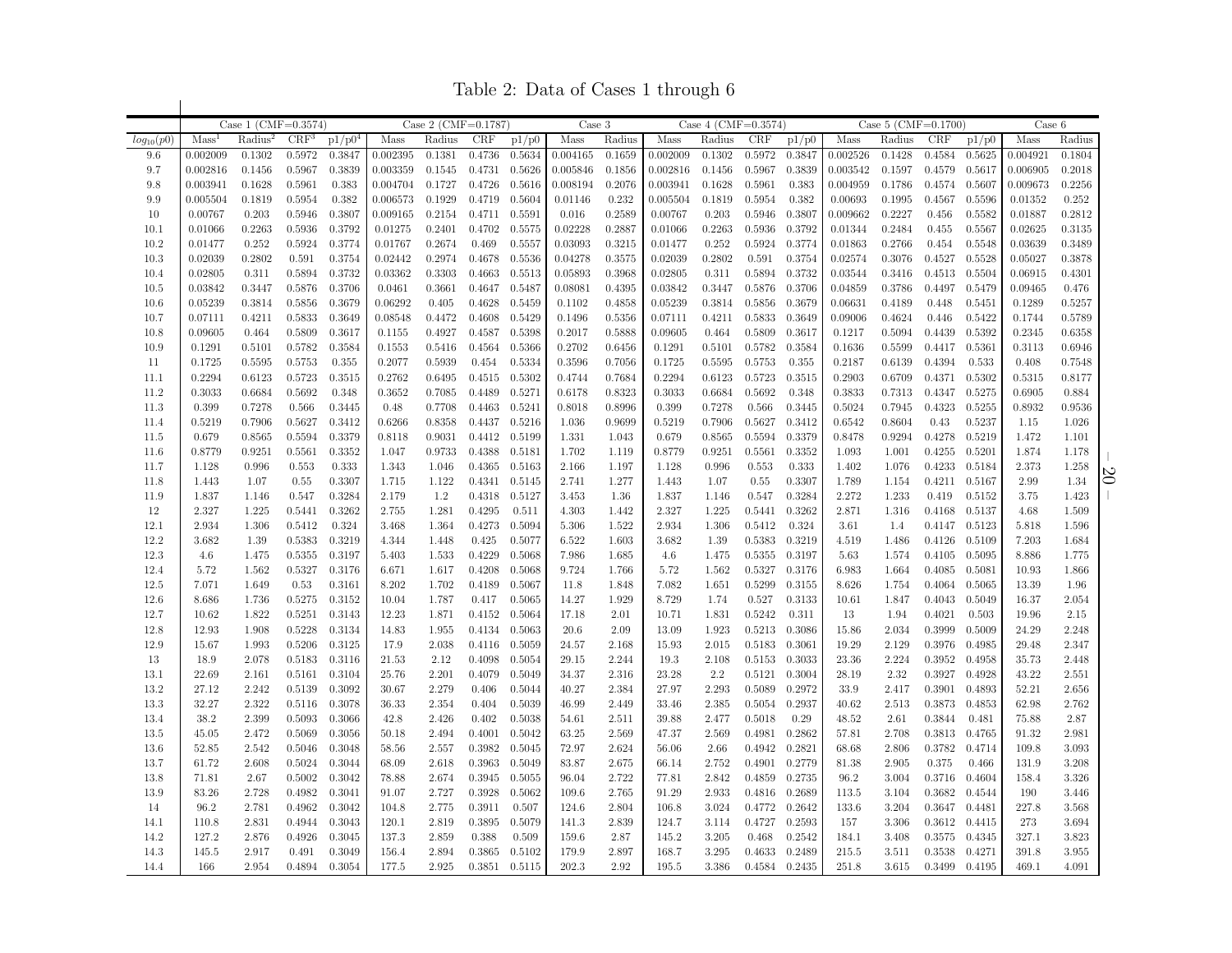### 4.4. Tabulating the Ternary Diagram

For the 3-layer model of solid exoplanet, points of a curve segment on the ternary diagram represent all the solutions for a given mass-radius input. These ternary diagrams are tabulated (Table [3\)](#page-21-0) with the intent to make comparison to observations easier.

Usually, there are infinite combinations (solutions) of Fe,  $MgSiO<sub>3</sub>$  and  $H<sub>2</sub>O$  mass fractions which can give the same mass-radius pair. All the combinations together form a curve segment on the ternary diagram of Fe,  $MgSiO<sub>3</sub>$  and  $H<sub>2</sub>O$  mass fractions [\(Zeng & Seager](#page-28-0) [2008;](#page-28-0) [Valencia et al. 2007a](#page-27-16)). This curve segment can be approximated by 3 points on it: two endpoints where one or more out of the 3 layers are absent and one point in between where all 3 layers are present to give the same mass and radius. The two endpoints correspond to the minimum central pressure  $(p0_{min})$  and maximum central pressure  $(p0_{max})$  allowed for the given mass-radius pair. The middle point is chosen to have the central pressure  $p0_{mid} = \sqrt{p0_{max} * p0_{min}}$ .

Table [3](#page-21-0) contains 8 columns:

1st column: *Mass*. The masses range from 0.1  $M_{\oplus}$  to 100  $M_{\oplus}$  with 41 points in total. The range between 0.1 and 1  $M_{\oplus}$  is equally divided into 10 sections in logarithmic scale. The range between 1 and 10  $M_{\oplus}$  is equally divided into 20 sections in logarithmic scale. And the range between 10 and 100  $M_{\oplus}$  is equally divided into 10 sections in logarithmic scale.

2nd column: Radius. For each mass M in Table [3](#page-21-0) there are 12 radius values, 11 of which are equally spaced within the allowed range:  $R_{Fe}(M) + (R_{H_2O}(M) - R_{Fe}(M)) * i$ , where  $i = 0, 0.1, 0.2, ..., 0.9, 1.0$ . The 12-th radius value  $(R_{MgSiO_3}(M))$  is inserted into the list corresponding to the pure-MgSiO<sub>3</sub> planet radius (see Table [1\)](#page-15-0) for mass M. Here  $R_{Fe}(M)$ ,  $R_{MgSiO_3}(M)$ , and  $R_{H_2O}(M)$  are the radii for planets with mass M composed of pure-Fe, pure- $MgSiO<sub>3</sub>$ , and pure- $H<sub>2</sub>O$  correspondingly.

Overall, there are  $41 * 12 = 492$  different mass-radius pairs in Table [3.](#page-21-0) For each  $(M, R)$ , 3 cases:  $p0_{min}$ ,  $p0_{mid}$ , and  $p0_{max}$  are listed.

3rd column: central pressure p0 (Pascal) in logarithmic base-10 scale.

4th column: p1/p0, the ratio of p1 (the first boundary pressure, i.e., the pressure at the  $Fe-MgSiO<sub>3</sub> boundary$  over p0.

5th column:  $p2/p1$ , the ratio of p2 (the second boundary pressure, i.e., the pressure at the  $MgSiO<sub>3</sub>-H<sub>2</sub>O$  boundary) over p1.

6th column: Fe mass fraction (the ratio of the Fe-layer mass over the total mass of the planet).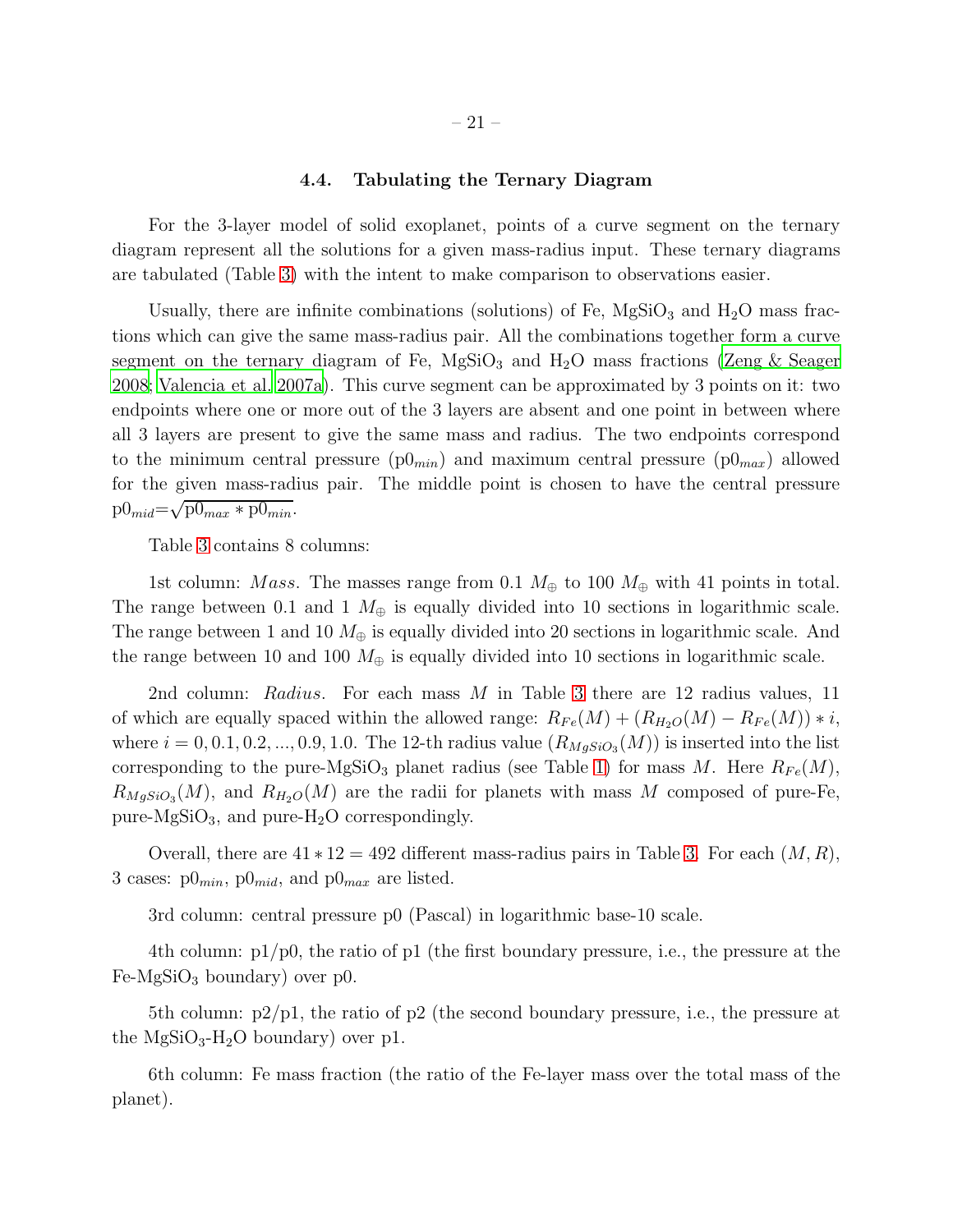7th column:  $MgSiO<sub>3</sub>$  mass fraction (the ratio of the  $MgSiO<sub>3</sub>$ -layer mass over the total mass of the planet).

8th column:  $H_2O$  mass fraction (the ratio of the  $H_2O$ -layer mass of over the total mass of the planet).

6th, 7th and 8th columns always add up to one.

<span id="page-21-0"></span>

| $\mathbf{M}(M_\oplus)$ | ${\bf R}(R_{\oplus})$ | $log_{10}(p0)$ | p1/p0 | p2/p1    | Fe    | MgSiO <sub>3</sub> | $H_2O$ |
|------------------------|-----------------------|----------------|-------|----------|-------|--------------------|--------|
| 0.1                    | 0.3888                | 10.9212        |       | $\theta$ |       |                    |        |
| 0.1                    | 0.3888                | 10.9212        |       | $\theta$ |       | $\left( \right)$   |        |
| 0.1                    | 0.3888                | 10.9212        |       | 0        |       |                    |        |
| 0.1                    | 0.4226                | 10.9066        | 0.133 | 0        | 0.759 | 0.241              |        |
| 0.1                    | 0.4226                | 10.9126        | 0.102 | 0.046    | 0.818 | 0.172              | 0.01   |
| 0.1                    | 0.4226                | 10.9186        | 0.024 |          | 0.953 | 0                  | 0.047  |
|                        |                       |                |       |          |       |                    |        |
| 100                    | 4.102                 | 13.0979        |       |          |       |                    |        |

Table 3: Table for Ternary Diagram

A dynamic and interactive tool to characterize and illustrate the interior structure of exoplanets built upon Table [3](#page-21-0) and other models in this paper is available on the website <http://www.cfa.harvard.edu/~lzeng>.

#### 4.5. Generate curve segment on ternary diagram using Table [3](#page-21-0)

One utility of Table [3](#page-21-0) is to generate the curve segment on the 3-layer ternary diagram for a given mass-radius pair. As an example, for  $M=1M_{\oplus}$  and  $R=1.0281R_{\oplus}$ , the table provides 3 p0's. For each p0, the mass fractions of Fe,  $MgSiO<sub>3</sub>$ , and  $H<sub>2</sub>O$  are given to determine a point on the ternary diagram. Then, a parabolic fit (see Fig. [5\)](#page-22-0) through the 3 points is a good approximation to the actual curve segment. This parabola may intersect the maximum collisional stripping curve by [Marcus et al. \(2010](#page-26-18)), indicating that the portion of parabola beneath the intersection point may be ruled out by planet formation theory.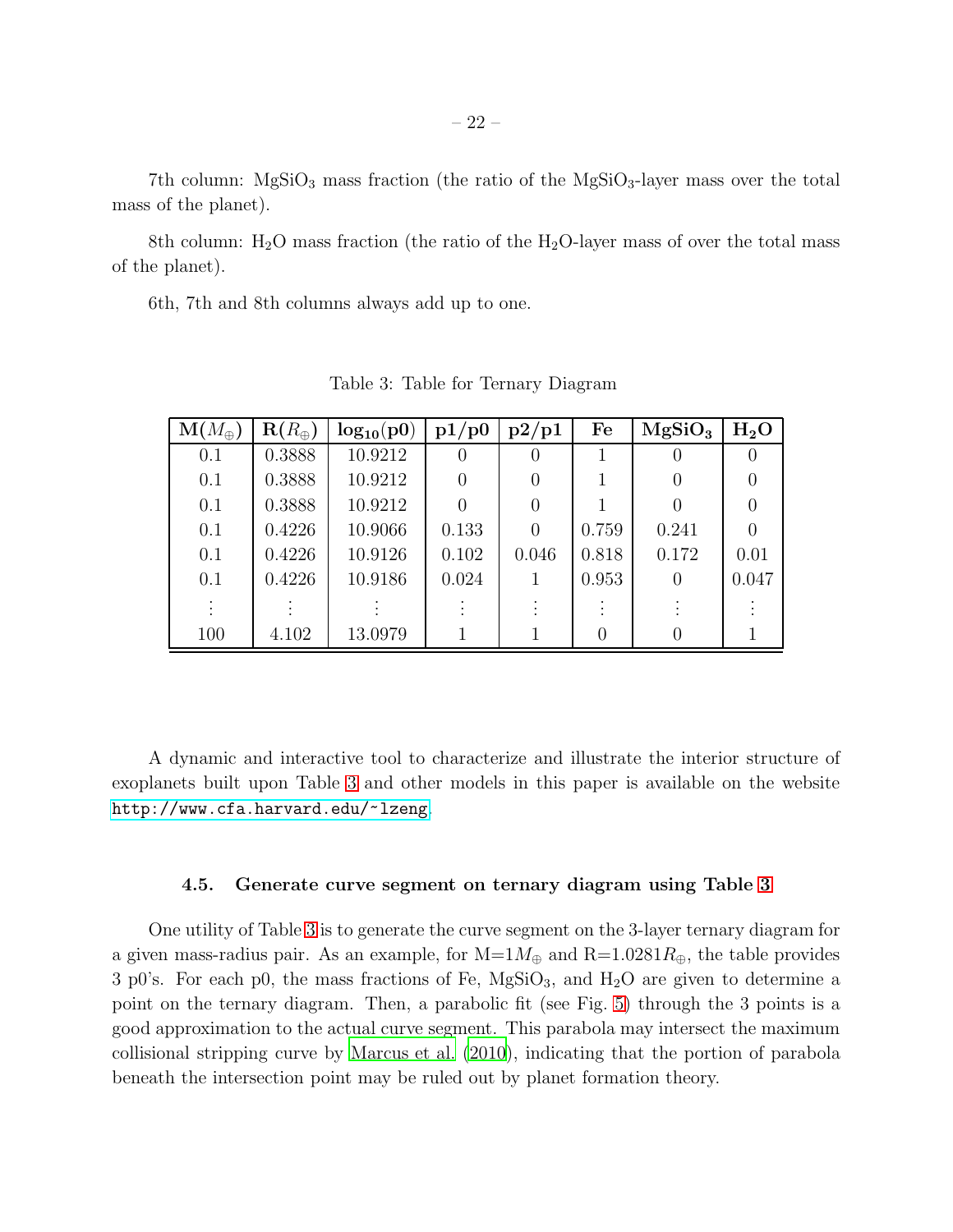

<span id="page-22-0"></span>Fig. 5.— The red, orange and purple points correspond to  $log_{10}(p0 (in Pa)) = 11.4391$ , 11.5863, and 11.7336. The mass fractions are (1) red point: FeMF=0.083, MgSiO<sub>3</sub>MF=0.917,  $H_2$ OMF=0; (2) orange point: FeMF=0.244, MgSiO<sub>3</sub>MF=0.711,  $H_2$ OMF=0.046; (3) purple point: FeMF=0.728, MgSiO<sub>3</sub>MF=0, H<sub>2</sub>OMF=0.272. MF here stands for mass fraction. The blue curve is the parabolic fit. The red dashed curve is the maximum collisional stripping curve by [Marcus et al. \(2010\)](#page-26-18).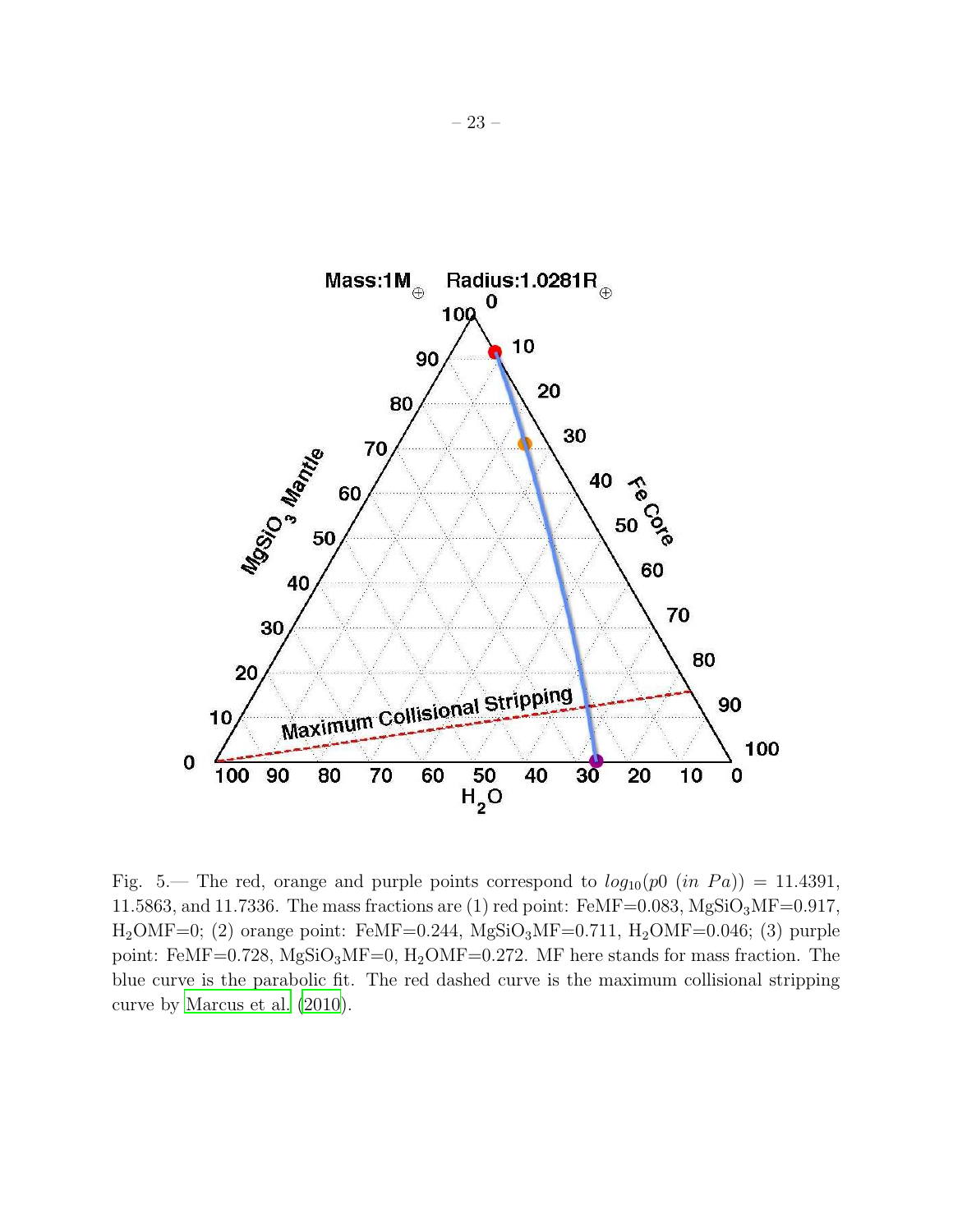### 5. Conclusion

The 2-layer and 3-layer models for solid exoplanets composed of Fe,  $MgSiO<sub>3</sub>$ , and  $H<sub>2</sub>O$ are the focus of this paper. The mass-radius contours (Fig. [2\)](#page-11-0) are provided for the 2-layer model, useful for readers to quickly calculate the interior structure of a solid exoplanet. The 2-parameter contour mesh may also help one build physical insights into the solid exoplanet interior structure.

The complete 3-layer mass-fraction ternary diagram is tabulated (Table [3\)](#page-21-0), useful for readers to interpolate and calculate all solutions as the mass fractions of the 3 layers for a given mass-radius input. The details of the EOS of Fe,  $MgSiO<sub>3</sub>$ , and  $H<sub>2</sub>O$  and how they are calculated and used in this paper are discussed in section [3](#page-2-0) and shown in Fig. [1.](#page-5-0)

A dynamic and interactive tool to characterize and illustrate the interior structure of exoplanets built upon Table [3](#page-21-0) and other models in this paper is available on the website <http://www.cfa.harvard.edu/~lzeng>.

The effect of Fe partitioning between mantle and core on mass-radius relation is explored in section [4.3,](#page-13-0) and the result is shown in Fig. [4](#page-18-0) and Table [2.](#page-19-0)

With the ongoing Kepler Mission and many other exoplanet searching projects, we hope this paper could provide a handy tool for observers to fast characterize the interior structure of exoplanets already discovered or to be discovered, and further our understanding of those worlds beyond our own.

#### 6. Acknowledgements

We acknowledge partial support for this work by NASA co-operative agreement NNX09AJ50A (Kepler mission science team).

We would like to thank Michail Petaev and Stein Jacobsen for their valuable comments and suggestions. This research is supported by the National Nuclear Security Administration under the High Energy Density Laboratory Plasmas through DOE grant # DE-FG52- 09NA29549 to S. B. Jacobsen (PI) with Harvard University. This research is the authors' views and not those of the DOE.

Li Zeng would like to thank Professor Pingyuan Li, Li Zeng's grandfather, in the Department of Mathematics at Chongqing University, for giving Li Zeng important spiritual support and guidance on research. The guidance includes research strategy and approach, methods of solving differential equations and other numeric methods, etc.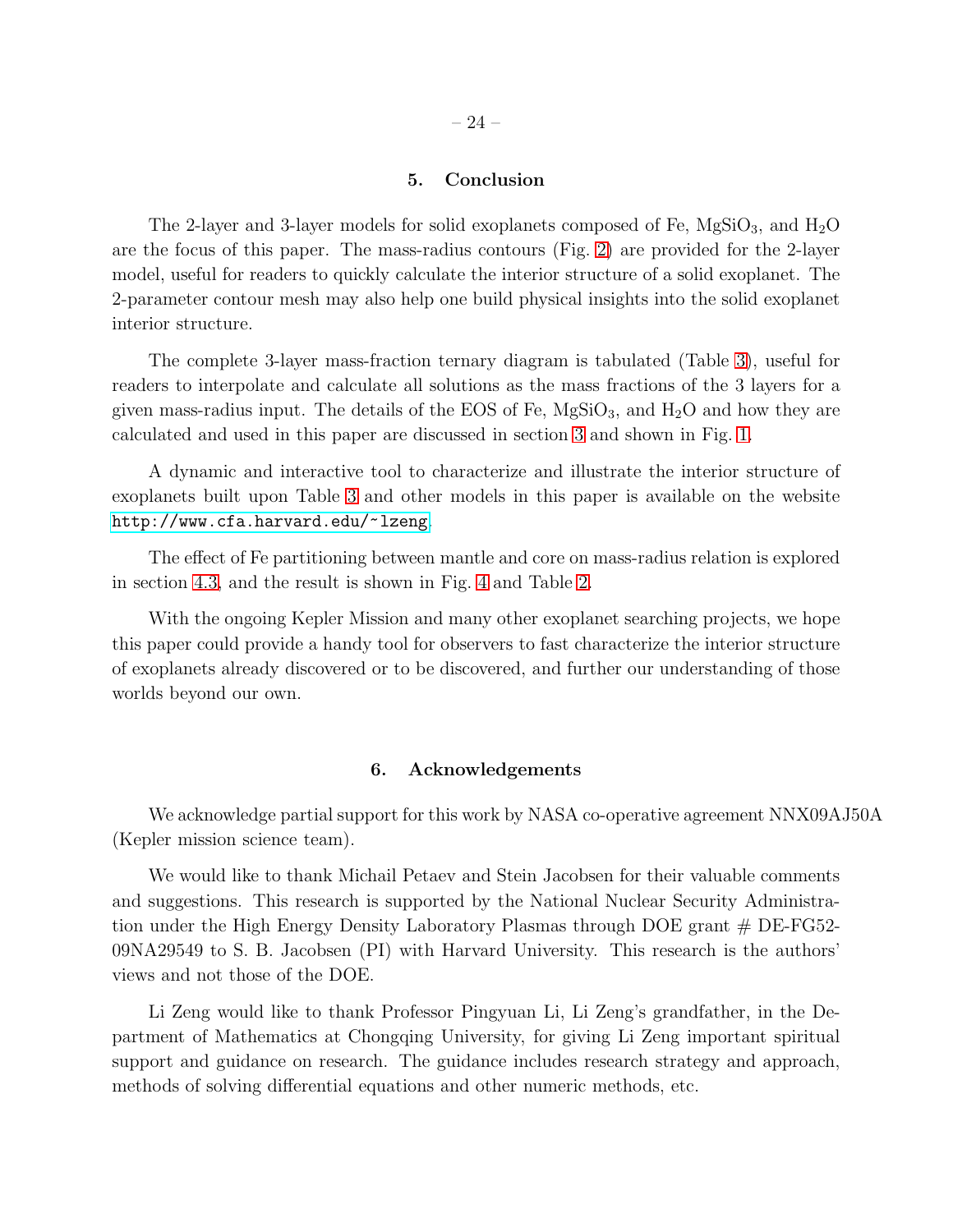Li Zeng would also like to give special thanks to Master Anlin Wang. Master Wang is a Traditional Chinese Kung Fu Master and World Champion. He is also a practitioner and realizer of Traditional Chinese Philosophy of Tao Te Ching, which is the ancient oriental wisdom to study the relation between the universe, nature and humanity. Valuable inspirations were obtained through discussion of Tao Te Ching with Master Wang as well as Qigong cultivation with him.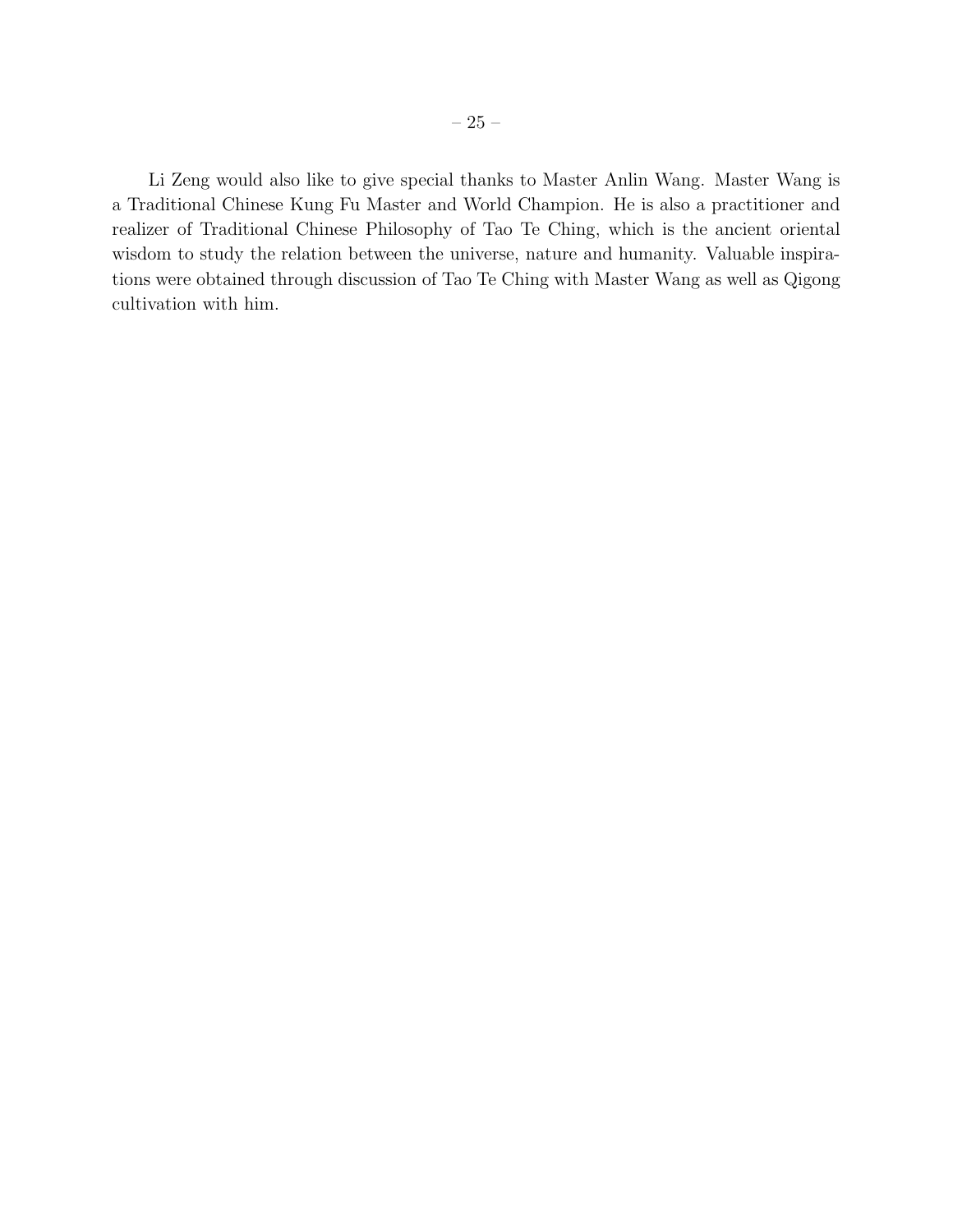#### REFERENCES

- <span id="page-25-3"></span>Anderson, O. L., Dubrovinsky, L., Saxena, S. K., & LeBihan, T. 2001, Geophys. Res. Lett., 28, 399
- <span id="page-25-16"></span>Asplund, M., Grevesse, N., Sauval, A. J., & Scott, P. 2009, Annual Review of Astronomy and Astrophysics, 47, 481
- <span id="page-25-0"></span>Batalha, N. M., Borucki, W. J., Bryson, S. T., et al. 2011, The Astrophysical Journal, 729, 27
- <span id="page-25-4"></span>Bina, C. 2003, in Treatise on Geochemistry, ed. E. in Chief: Heinrich D. Holland & K. K. Turekian (Oxford: Pergamon), 39 – 59
- <span id="page-25-6"></span>Birch, F. 1947, Physical Review, 71, 809
- <span id="page-25-14"></span>Borucki, W. J., Koch, D. G., Batalha, N., et al. 2012, The Astrophysical Journal, 745, 120
- <span id="page-25-5"></span>Caracas, R., & Cohen, R. E. 2008, Physics of the Earth and Planetary Interiors, 168, 147
- <span id="page-25-1"></span>Carter, J. A., Agol, E., Chaplin, W. J., et al. 2012, Science, 337, 556
- <span id="page-25-7"></span>Chaplin, M. 2012, Water Phase Diagram, <http://www.lsbu.ac.uk/water/phase.html#bb>
- <span id="page-25-15"></span>Charbonneau, D., Berta, Z. K., Irwin, J., et al. 2009, Nature, 462, 891
- <span id="page-25-8"></span>Choukroun, M., & Grasset, O. 2007, The Journal of Chemical Physics, 127, 124506
- <span id="page-25-13"></span>Cochran, W. D., Fabrycky, D. C., Torres, G., et al. 2011, The Astrophysical Journal Supplement Series, 197, 7
- <span id="page-25-10"></span>Daucik, K., & Dooley, R. B. 2011, Revised Release on the Pressure along the Melting and Sublimation Curves of Ordinary Water Substance (The International Association for the Properties of Water and Steam)
- <span id="page-25-9"></span>Dunaeva, A. N., Antsyshkin, D. V., & Kuskov, O. L. 2010, Solar System Research, 44, 202
- <span id="page-25-12"></span>Eliezer, S., Ghatak, A., & Hora, H. 2002, Fundamentals of Equations of State (London: World Scientific)
- <span id="page-25-17"></span>Fei, Y., Zhang, L., Corgne, A., et al. 2007, Geophys. Res. Lett., 34, L17307
- <span id="page-25-2"></span>Fortney, J., Marley, M., & Barnes, J. 2007, The Astrophysical Journal, 659, 1661
- <span id="page-25-11"></span>Frank, M. R., Fei, Y., & Hu, J. 2004, Geochimica et Cosmochimica Acta, 68, 2781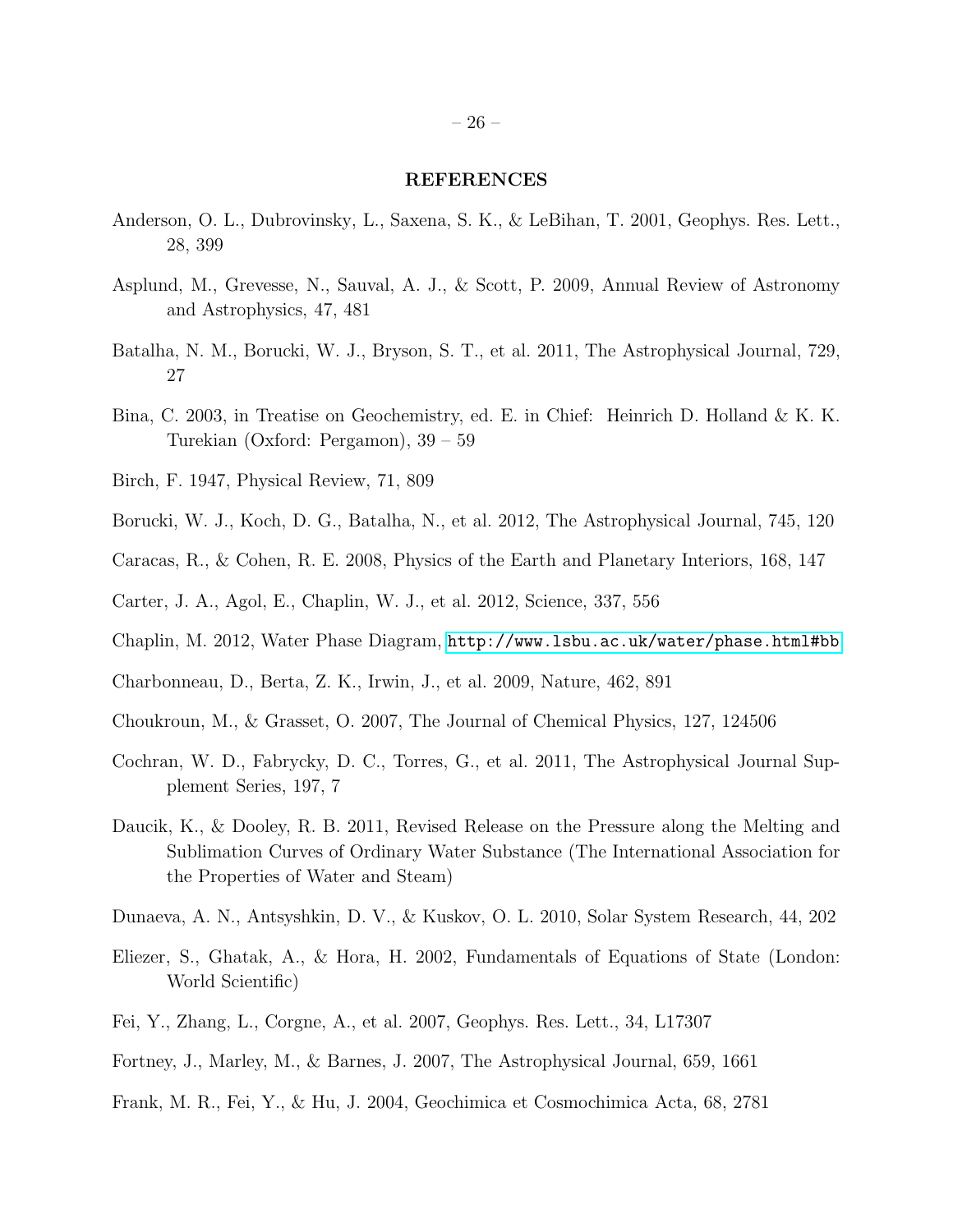- <span id="page-26-6"></span>French, M., Mattsson, T. R., Nettelmann, N., & Redmer, R. 2009, Phys. Rev. B, 79, 054107
- <span id="page-26-17"></span>Fressin, F., Torres, G., Rowe, J. F., et al. 2012, Nature, 482, 195
- <span id="page-26-12"></span>Goncharov, A. F., Goldman, N., Fried, L. E., et al. 2005, Phys. Rev. Lett., 94, 125508
- <span id="page-26-2"></span>Grasset, O., Schneider, J., & Sotin, C. 2009, The Astrophysical Journal, 693, 722
- <span id="page-26-1"></span>Hatzes, A. P., Fridlund, M., Nachmani, G., et al. 2011, The Astrophysical Journal, 743, 75
- <span id="page-26-7"></span>Hirose, K. 2010, Scientific American, 302, 76
- <span id="page-26-13"></span>Hirsch, K., & Holzapfel, W. 1984, Journal of Experimental and Theoretical Physics, 101, 142
- <span id="page-26-19"></span>Howell, S. B., Rowe, J. F., Bryson, S. T., et al. 2012, The Astrophysical Journal, 746, 123
- <span id="page-26-16"></span>III, T. N. G., Charbonneau, D., Rowe, J. F., et al. 2012, The Astrophysical Journal, 749, 15
- <span id="page-26-11"></span>Karki, B. B., Wentzcovitch, R. M., de Gironcoli, S., & Baroni, S. 2000, Phys. Rev. B, 62, 14750
- <span id="page-26-5"></span>Kresse, G., & Furthmüller, J. 1996, Physical Review B, 54, 11169
- <span id="page-26-3"></span>Kresse, G., & Hafner, J. 1993, Physical Review B, 47, 558
- <span id="page-26-4"></span>—. 1994, Journal of Physics: Condensed Matter, 6, 8245
- <span id="page-26-20"></span>Leger, A., Rouan, D., Schneider, J., et al. 2009, Astronomy and Astrophysics, 506, 287
- <span id="page-26-15"></span>Lissauer, J. J., Fabrycky, D. C., Ford, E. B., et al. 2011, Nature, 470, 53
- <span id="page-26-14"></span>Macfarlane, J. J. 1984, ApJ, 280, 339
- <span id="page-26-18"></span>Marcus, R., Sasselov, D., Hernquist, L., & Stewart, S. 2010, The Astrophysical Journal Letters, 712, L73
- <span id="page-26-8"></span>Murakami, M., Hirose, K., Kawamura, K., Sata, N., & Ohishi, Y. 2004, Science, 304, 855
- <span id="page-26-9"></span>Oganov, A. R., & Ono, S. 2004, Nature, 430, 445
- <span id="page-26-10"></span>Poirier, J.-P. 2000, Introduction to the Physics of the Earth's Interior (Cambridge, UK: Cambridge University Press)
- <span id="page-26-0"></span>Queloz, D., Bouchy, F., Moutou, C., Hatzes, A., & Hébrard, G. 2009, Astronomy and Astrophysics, 506, 303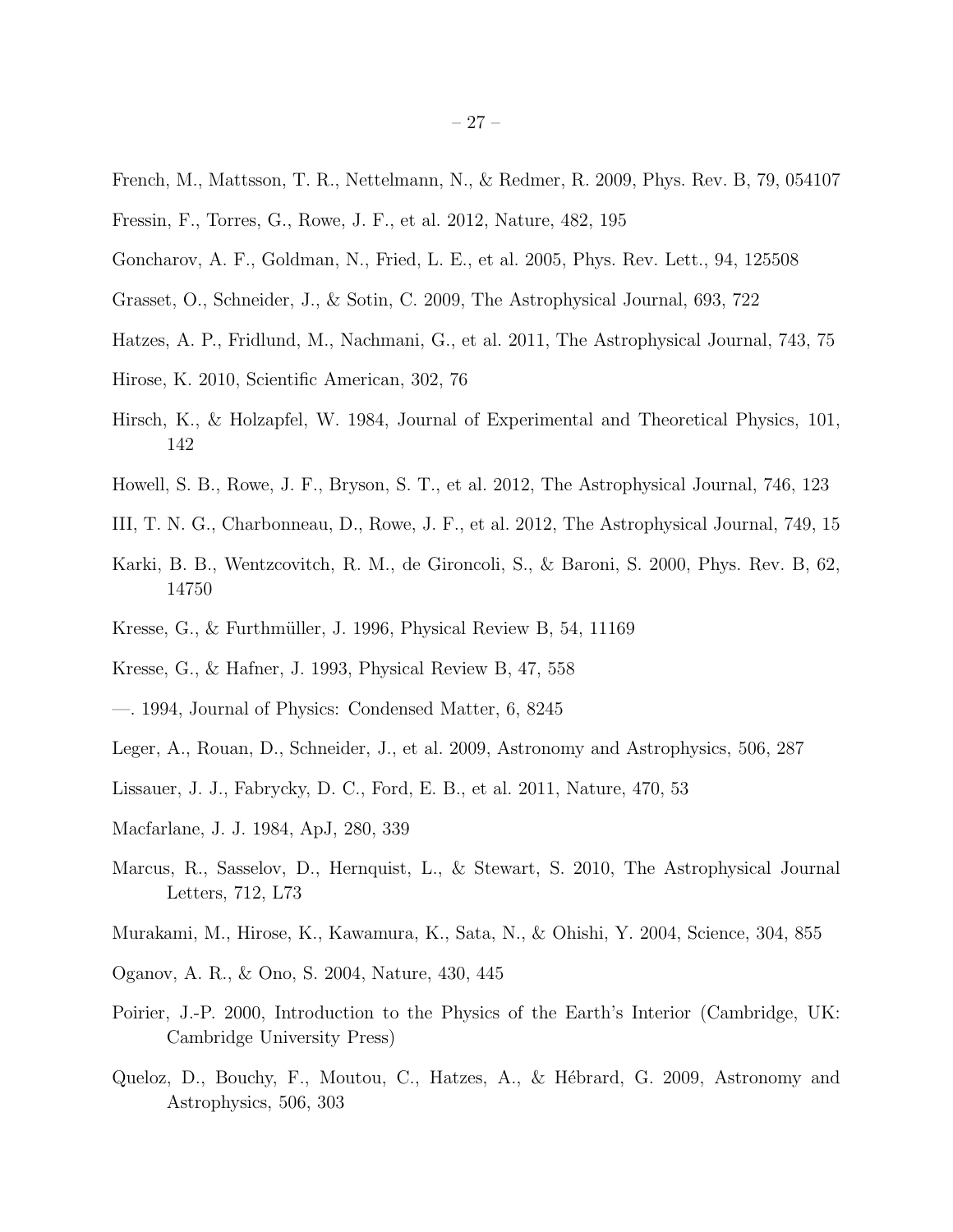- <span id="page-27-14"></span>Robinson, G. W., Zhu, S. B., Singh, S., & Evans, M. W. 1996, Water in Biology, Chemistry and Physics: Experimental Overviews and Computational Methodologies (Singapore: World Scientific)
- <span id="page-27-13"></span>Salpeter, E. E., & Zapolsky, H. S. 1967, Physical Review, 158, 876
- <span id="page-27-1"></span>Seager, S., Kuchner, M., Hier-Majumder, C. A., & Militzer, B. 2007, The Astrophysical Journal, 669, 1279
- <span id="page-27-9"></span>Sotin, C., Grasset, O., & Mocquet, A. 2007, Icarus, 191, 337
- <span id="page-27-2"></span>Sotin, C., Jackson, J. M., & Seager, S. 2010, Exoplanets (The University of Arizona Press), 375–395
- <span id="page-27-10"></span>Spera, F. J., Yuen, D. A., & Giles, G. 2006, Physics of the Earth and Planetary Interiors, 159, 234
- <span id="page-27-8"></span>Stixrude, L., & Lithgow-Bertelloni, C. 2011, Geophysical Journal International, 184, 1180
- <span id="page-27-11"></span>Umemoto, K., & Wentzcovitch, R. M. 2011, Earth and Planetary Science Letters, 311, 225
- <span id="page-27-5"></span>Valencia, D., Ikoma, M., Guillot, T., & Nettelmann, N. 2010, Astronomy and Astrophysics, 516
- <span id="page-27-0"></span>Valencia, D., O'Connell, R. J., & Sasselov, D. 2006, Icarus, 181, 545
- <span id="page-27-16"></span>Valencia, D., Sasselov, D. D., & O'Connell, R. J. 2007a, The Astrophysical Journal, 665, 1413
- <span id="page-27-4"></span>—. 2007b, The Astrophysical Journal, 656, 545
- <span id="page-27-6"></span>Vinet, P., Ferrante, J., Rose, J. H., & Smith, J. R. 1987, Journal of Geophysical Research, 92, 9319
- <span id="page-27-7"></span>Vinet, P., Rose, J. H., Ferrante, J., & Smith, J. R. 1989, Journal of Physics: Condensed Matter, 1, 1941
- <span id="page-27-15"></span>Winn, J. N., Matthews, J. M., Dawson, R. I., Fabrycky, D., & Holman, M. J. 2011, The Astrophysical Journal Letters, 737, L18(6pp)
- <span id="page-27-12"></span>Wu, S., Umemoto, K., Ji, M., et al. 2011, Phys. Rev. B, 83, 184102
- <span id="page-27-3"></span>Yu, G., & Jacobsen, S. B. 2011, PNAS, 108, 17604